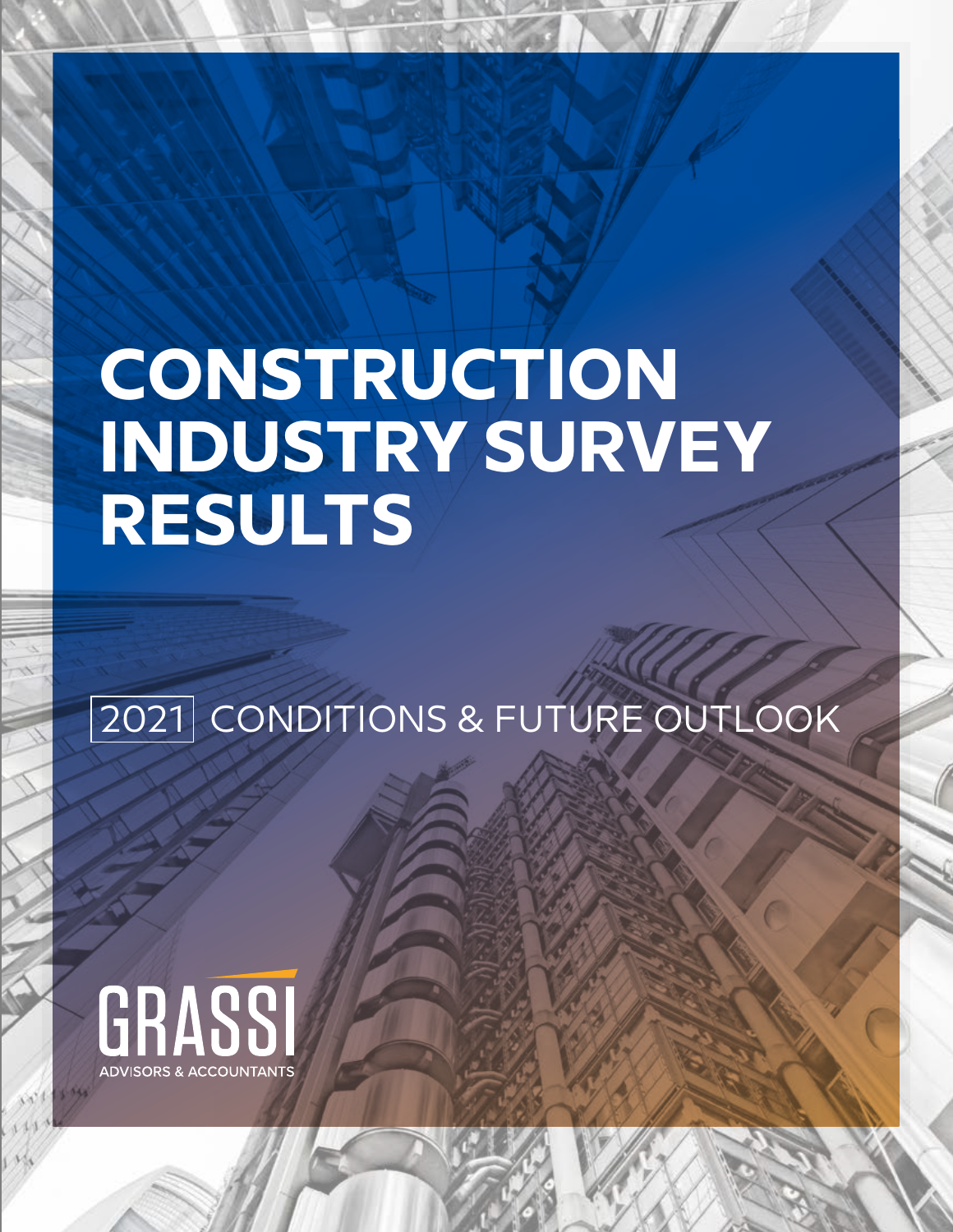### **INTRODUCTION**

In 2020, contractors pivoted to a new way of doing business, **The Construction Industry Went From:** from new technologies and sanitation protocols to the Paycheck Protection Program (PPP) and COVID-19 response plans.

In spring, 2021, Grassi's Construction Professionals embarked on a journey to gauge current conditions and future outlooks for the construction industry and gather meaningful benchmarking data to aid the sector's recovery. To accomplish this, we went straight to the source – General Contractors and Subcontractors – to get their feedback on how the pandemic continues to impact their businesses, as well as their predictions on where the construction industry is headed from here. The survey was fielded in April/May, 2021.

#### **GREATEST CHALLENGES IN 2020**

Not surprisingly, the greatest challenges reported by respondents were ones that had a direct impact on their business's cash flow, including:



#### **Decreased profits**

As one might expect, decreased overall revenue was directly correlated to declines in profits in the survey results. But the severity of the profit fades is more startling, with 17% reporting a loss of more than 50% of profits, and 34% reporting a 30-50% loss.



#### **Delayed, closed or cancelled projects**

The resounding consensus over challenges caused by delayed, closed or canceled projects reflects the significant impact of several widespread factors. These include public and private contracts put on hold, hesitancy of owners to make decisions, lack of steady work, and the delay of "essential" projects that were active but interrupted by new health and safety protocols. Subcontractors were more likely than General Contractors to report higher levels of delay, with 25% reporting that this challenge affected 50% or more of their projects.

#### **2019:**

**ALL-TIME-HIGH CONSTRUCTION SPENDING AND NEARLY FULL EMPLOYMENT**

#### **2020:**

**SHUTTERED OR SOCIALLY DISTANCED JOB SITES AND NEAR-RECORD UNEMPLOYMENT**



#### **Challenges in the competitive bidding landscape**

With 65% of respondents reporting decreased project sizes and 72% experiencing an increased number of bidders per job, the industry is facing a dangerous combination. More bidders and fewer projects leads to aggressive pricing and hasty decisions that can put contractors in worse financial shape in the end.



#### **Decreased overall revenues**

More than half of the respondents reported decreased revenues in 2020. Of those respondents, 40% saw declines of more than 30%. The cost of the pandemic, volatile materials prices and tight margins all contributed to this downward trend.

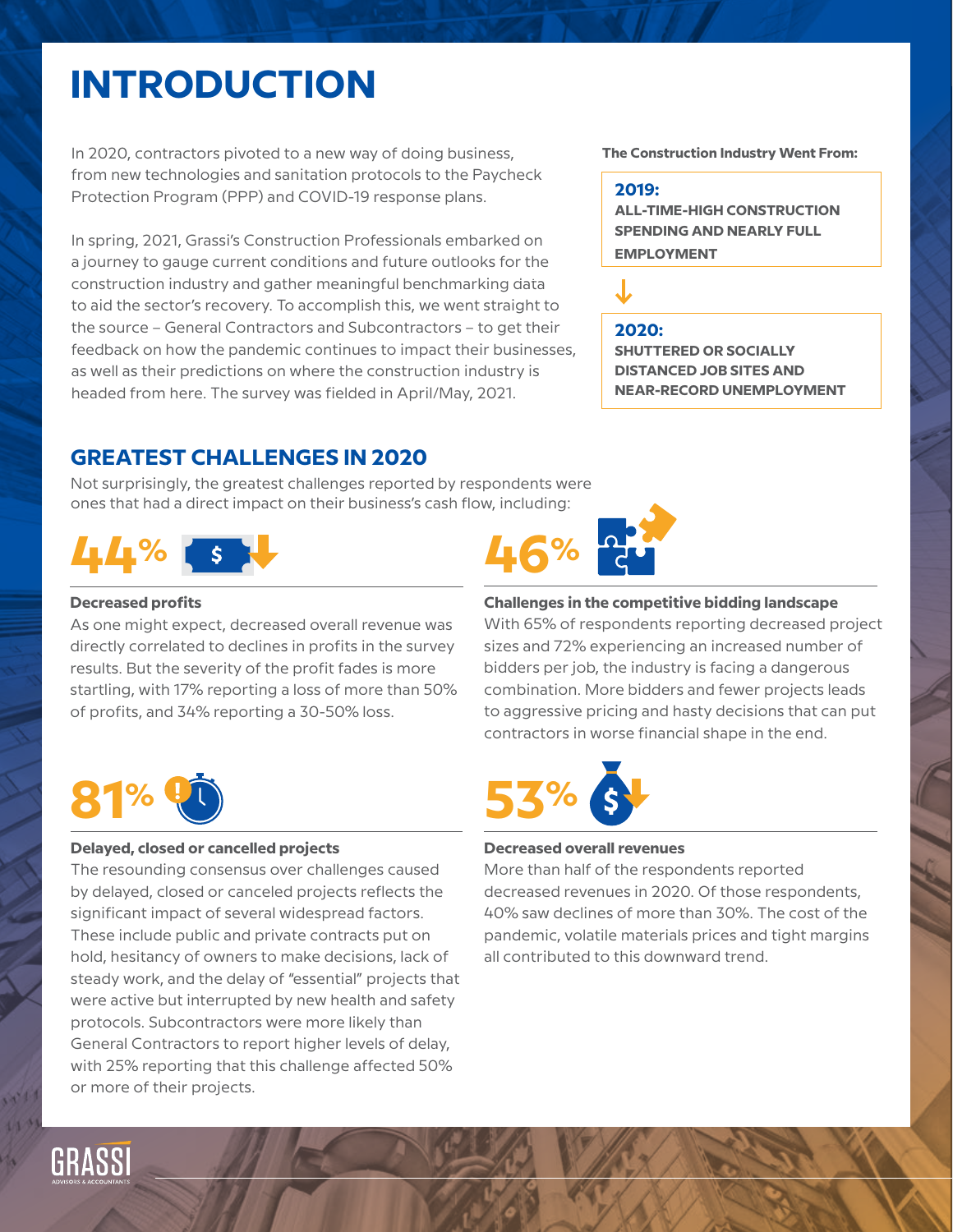#### **LABOR CHALLENGES**

Ongoing labor challenges in 2020 were exacerbated by the COVID-19 pandemic, with the primary concern shifting from finding skilled workers to keeping those workers safe. The three most common responses were:

- 51% **COVID-19 outbreaks among workforce**
- 39% **Difficulty factoring costs of COVID-19 into projects**
- 33% **Reduced labor productivity**

#### **OTHER CHALLENGES**





#### **Labor**

The most difficult job categories to fill, according to respondents, are project managers (25%), skilled laborers (19%), foreman (19%) and cost estimators (15%).

**Pricing projects confidently**  The pandemic impacted contractors' ability to price projects, according to 65% of the respondents.



#### **Operational modifications**

Most common were daily health screenings (81%) and remote work (67%), but far fewer respondents implemented on-site COVID-19 testing (20%) or hired an on-site medical professional (3%).

#### **SUCCESSES AND OPPORTUNITIES**

Despite all of these challenges, the construction industry seized opportunities that led to new areas of innovation and success, such as:





Achieved a more **efficient streamlined 30% organizational structure**

Received a **Paycheck Protection Program** (PPP) loan or Economic Injury Disaster Loan **79%** $(FIDI)$ 

Improved **work-from-home capabilities**

Applied for the **employee retention tax credit 32%**

**40%** Better management of **accounts**<br>**40%** receivable to protect cash flow **receivable to protect cash flow**

Adoption of technology, which has traditionally lagged in the construction industry, was essential to keeping job sites open and projects running during the pandemic. General Contractors rose to the challenge and swiftly adopted:

- 45% **Virtual toolbox talks and safety videos**
- 43% **Video conferencing for project walk-throughs**
- 29% **Virtual design and construction modeling software**
- 27% **GPS for job site tracking**

More than half of the contractors surveyed:

**42%** of Subcontractors reported using<br>a third-party payroll provider a third-party payroll provider

**78%** indicated they were satisfied<br>or very satisfied with the ser or very satisfied with the service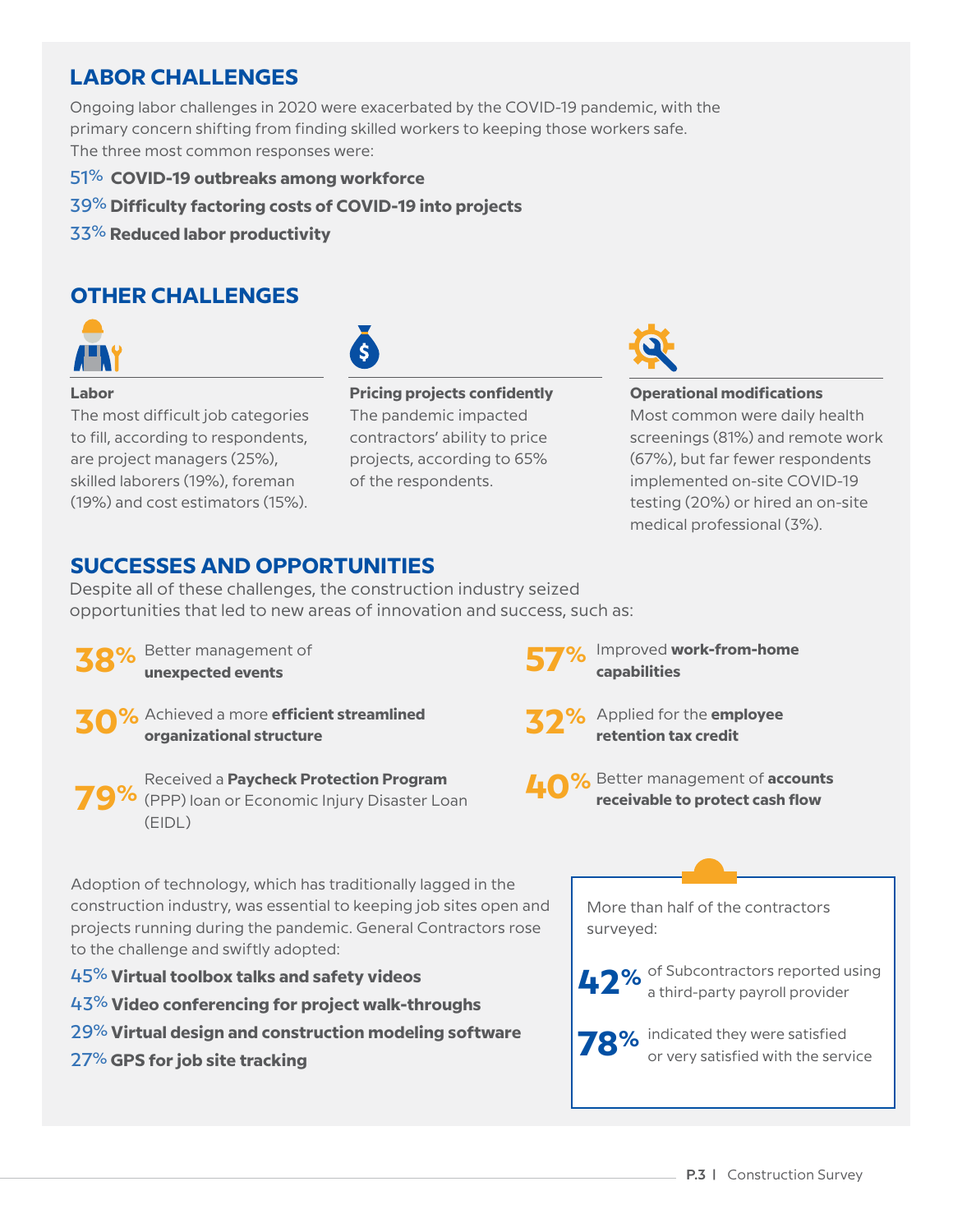### **CONSTRUCTION INDUSTRY SURVEY**

**Survey Fielded In April/May, 2021**

#### 105 Respondents



The majority of construction survey respondents represent well-established businesses that have successfully weathered many cyclical changes.



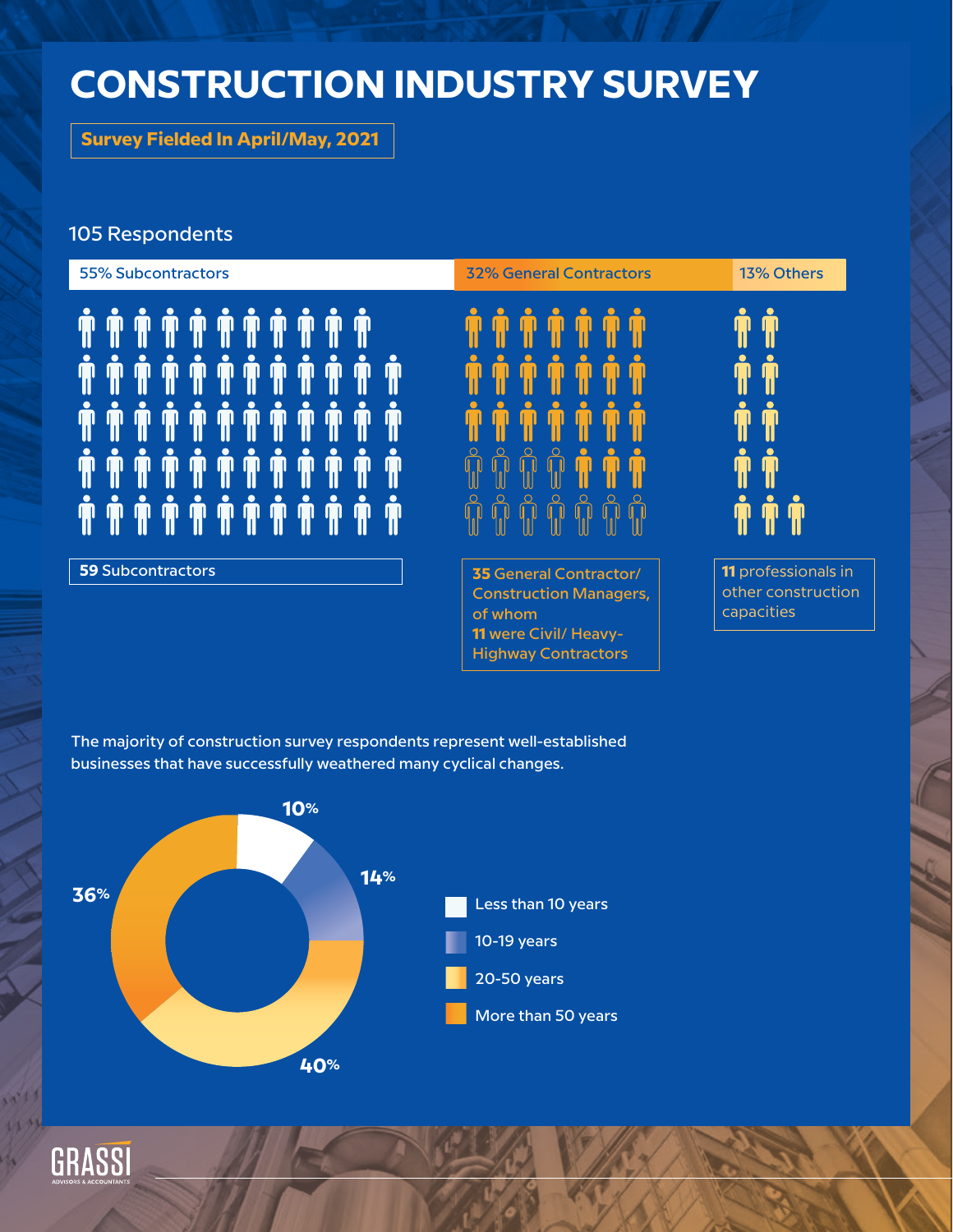### **2020 REVENUES**

**of the respondents and the majority of** 

**Subcontractors (66%)**





in revenues reported for **the majority of General Contractors (52%)**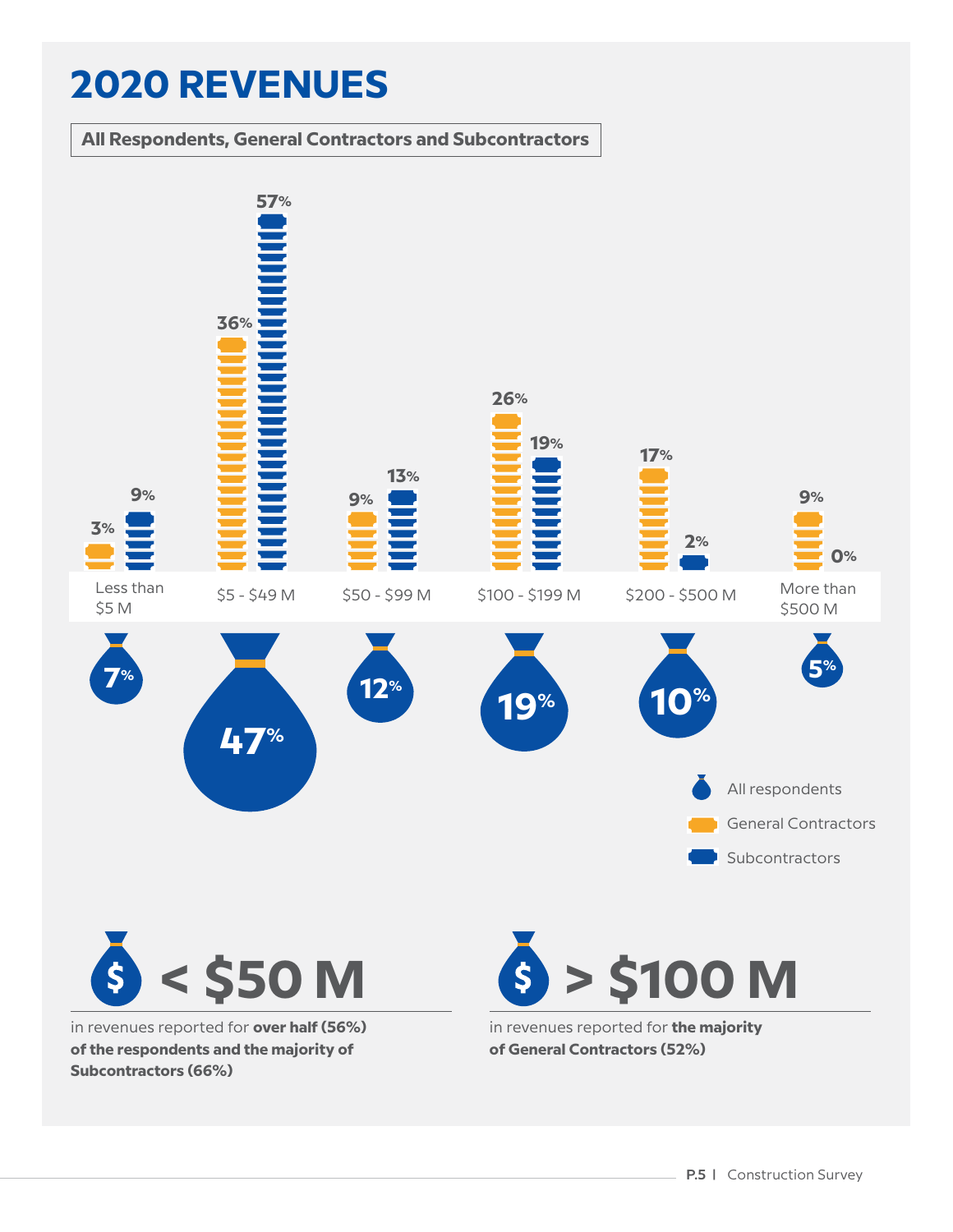## **CHALLENGES IN 2020**

Delayed, closed or cancelled projects

Decreased overall revenues

Challenges in the competitive bidding landscape

Decreased profits

Volatility in materials pricing

Supply chain disruptions/delivery lags

Reduced labor productivity

Difficulties planning due to political uncertainty

Difficulty maintaining adequate financial liquidity solvency

Liquidity, solvency issues with **Subcontractors** 







GRASSI

 $\mathsf{\hat{S}}$ 

**Delayed, closed and/ or cancelled projects** were the biggest issue.

**Volatility in pricing** was a major challenge for close to half of respondents.



**Reported difficulty**  maintaining financial liquidity.



General Contractors were far more likely than Subcontractors to **have experienced difficulties in planning due to political uncertainty.** 



**Our concerns are supply chain shortages and huge price increases.**

-Survey Respondent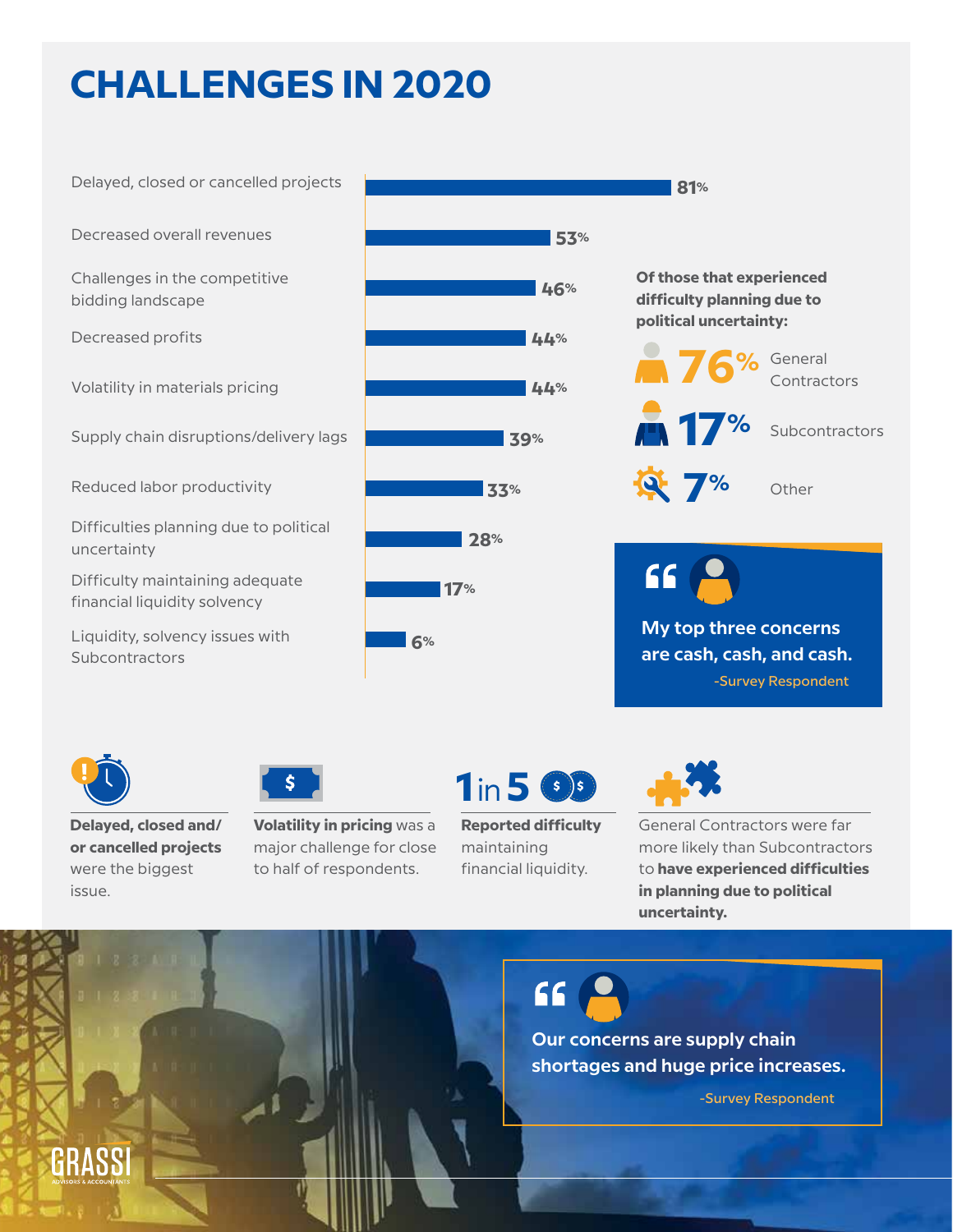### **PERCENTAGE OF DELAYED/ CANCELED PROJECTS IN 2020**

While all construction businesses were impacted by the pandemic, overall, Subcontractors experienced more delayed and/or cancelled projects than General Contractors.



-Survey Respondent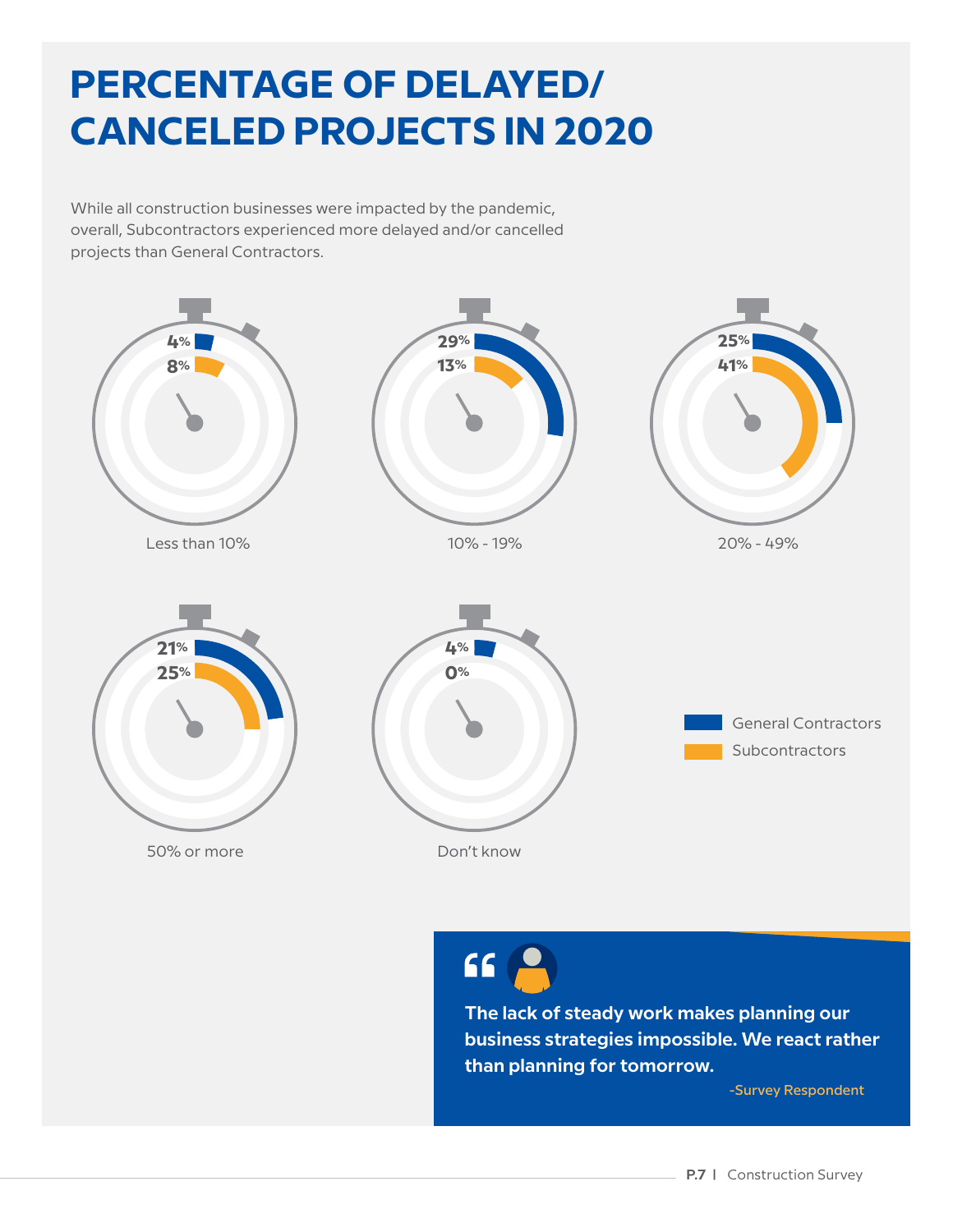### **BACKLOG OF PROJECTS/NUMBER OF BIDDERS**



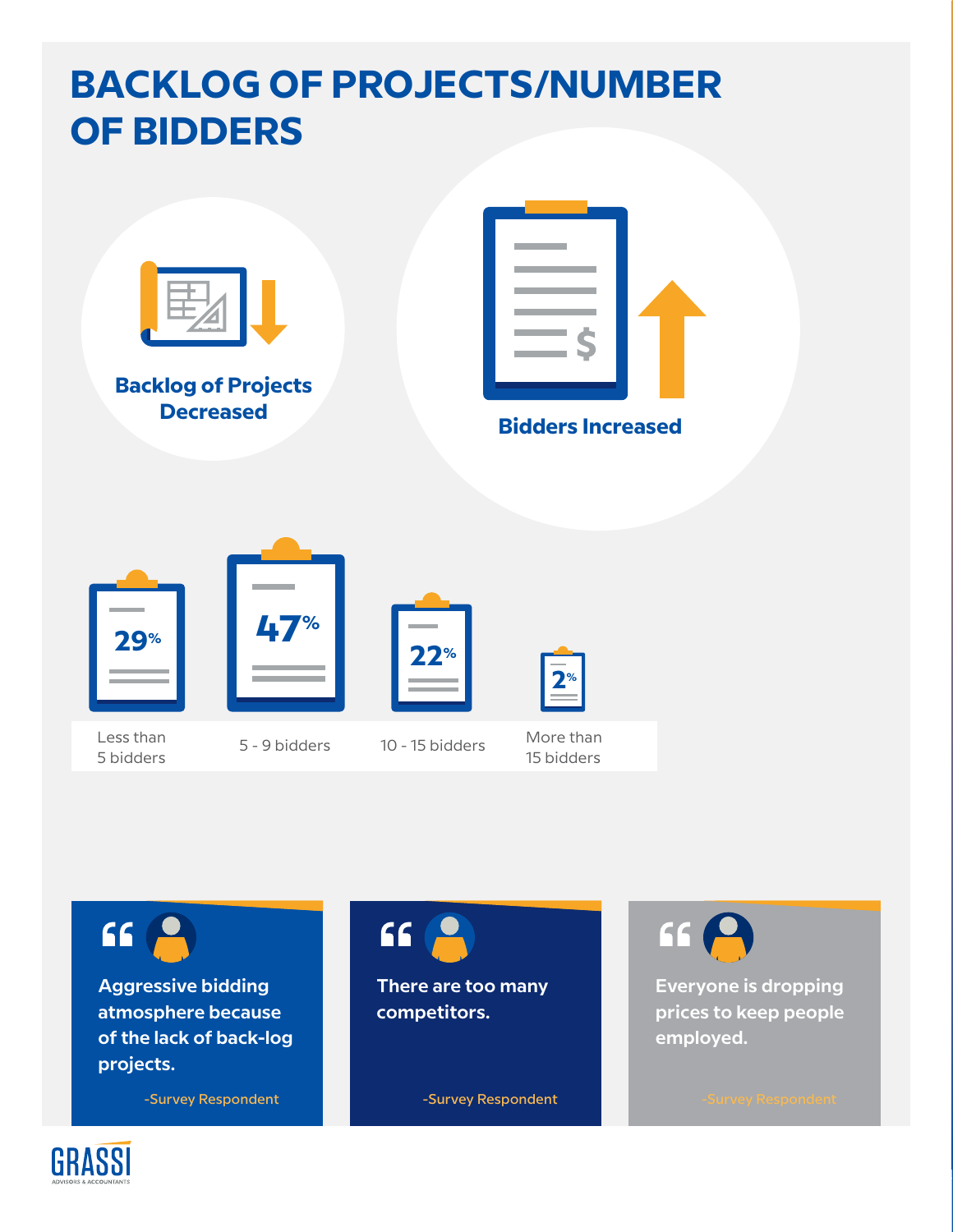### **2020 LOSS IN REVENUES AND PROFITS**

Percentage of loss in revenues among the 53% of the respondents who said revenues declined in 2020. Percentage of loss in profits among the 44% of respondents who said profits declined in 2020.



#### How much did **revenues decrease** in 2020? How much did **profits decrease** in 2020?













**7% 4%**

Over 50% Don't know Cover 50%





**17% 6%**

Don't know



**Maintaining quality, profitability and efficiency is difficult in an increasingly cost-conscious environment.**

-Survey Respondent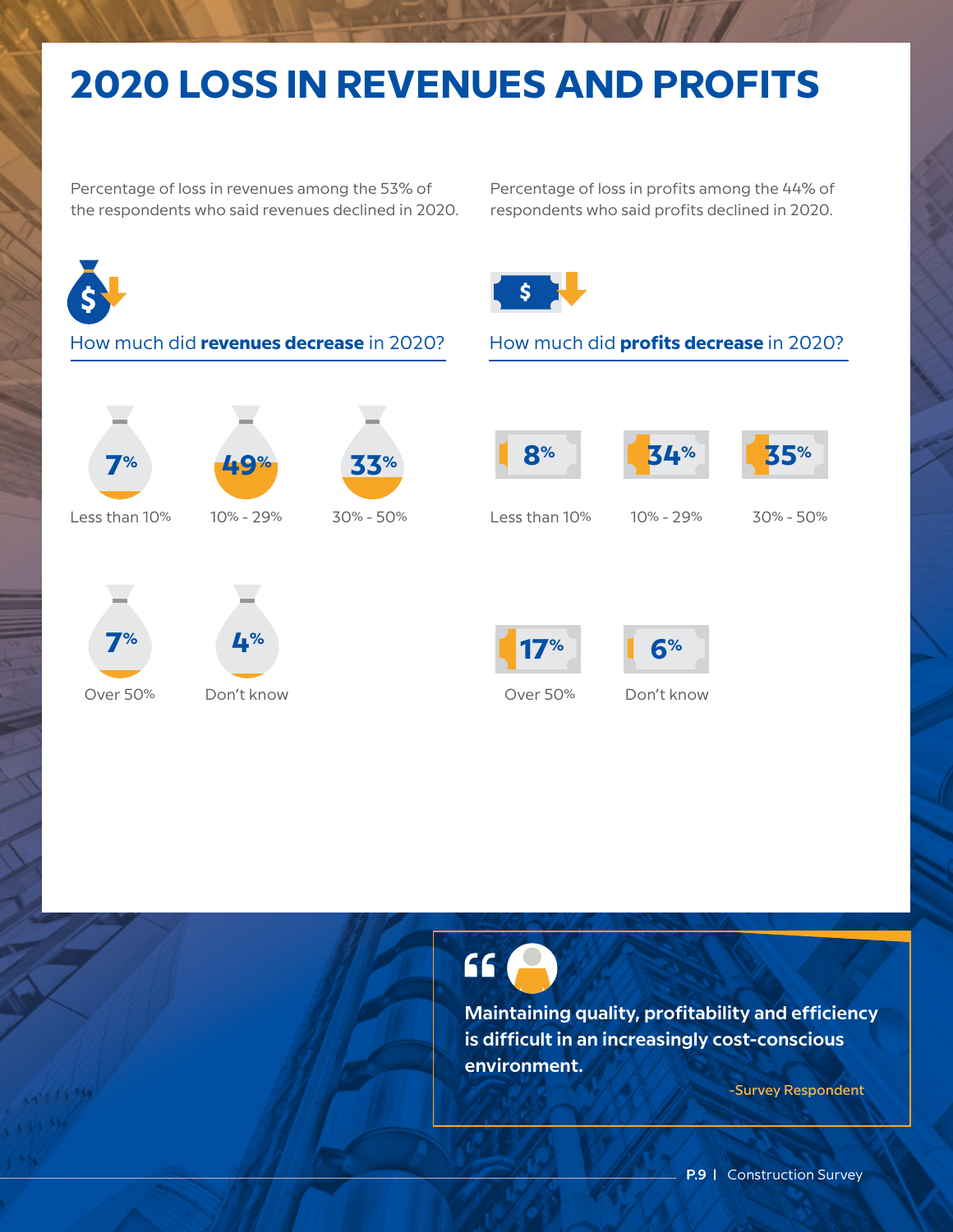### **REVENUE EXPECTATIONS FOR 2021: TOTAL/BREAKOUT**

Contractors pivoted to a new way of doing business, from new technologies and sanitation protocols to the Paycheck Protection Program (PPP) and COVID-19 response plans.



or believe revenues will be flat.

expectations.

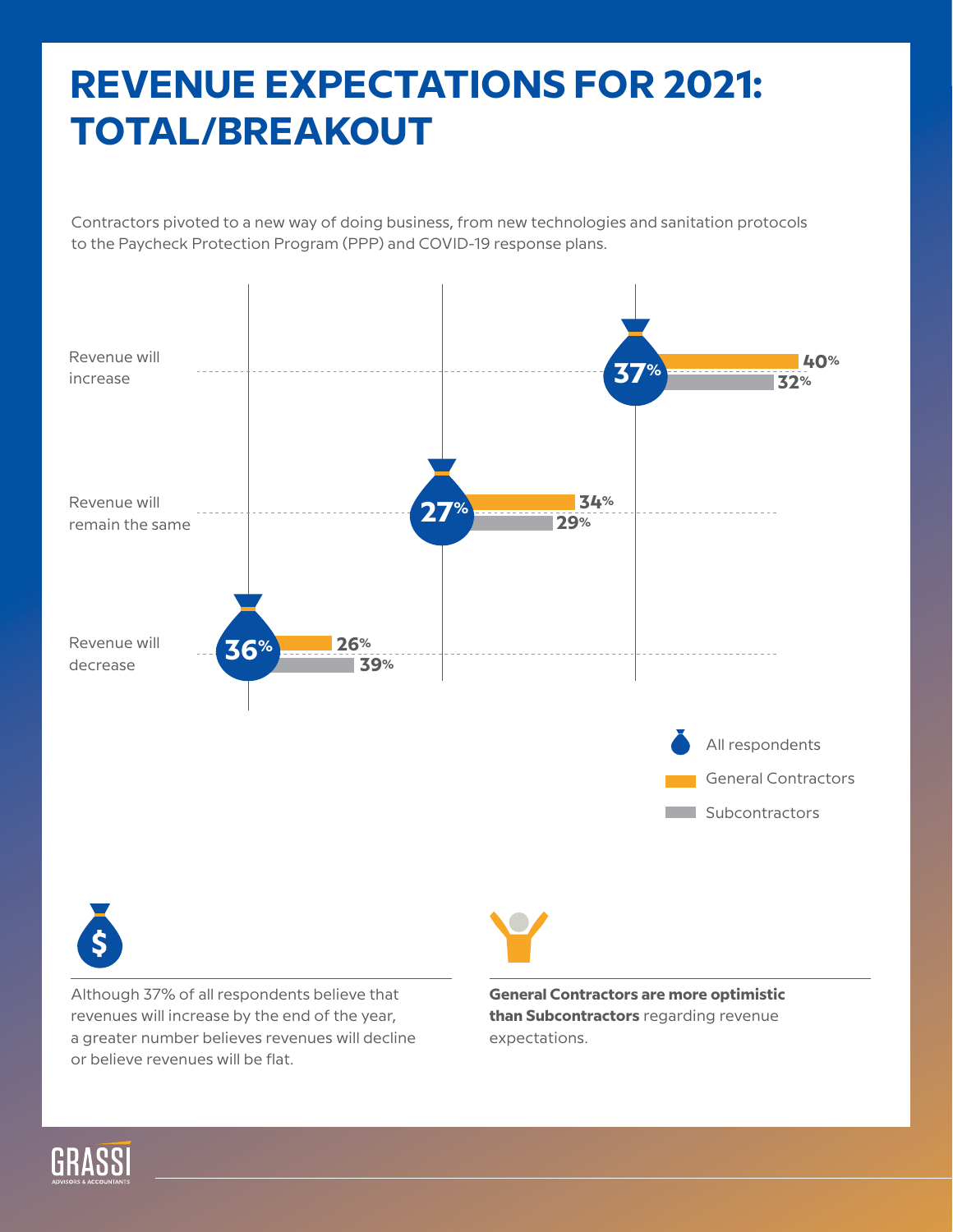### **LABOR CHALLENGES IN 2020**



**COVID-19 outbreaks were another seismic challenge, especially in the beginning of the pandemic.** 

**>1/2**

respondents experienced breakouts of COVID in the workplace.

**1/3 1/3**

reported that workforce productivity suffered.

reported that they were challenged by workforce safety issues in 2020.

**1/5**

#### had to downsize their workforce.



**Motivating people in a generally low-morale environment and managing labor as job conditions changed daily was a challenge.**

-Survey Respondent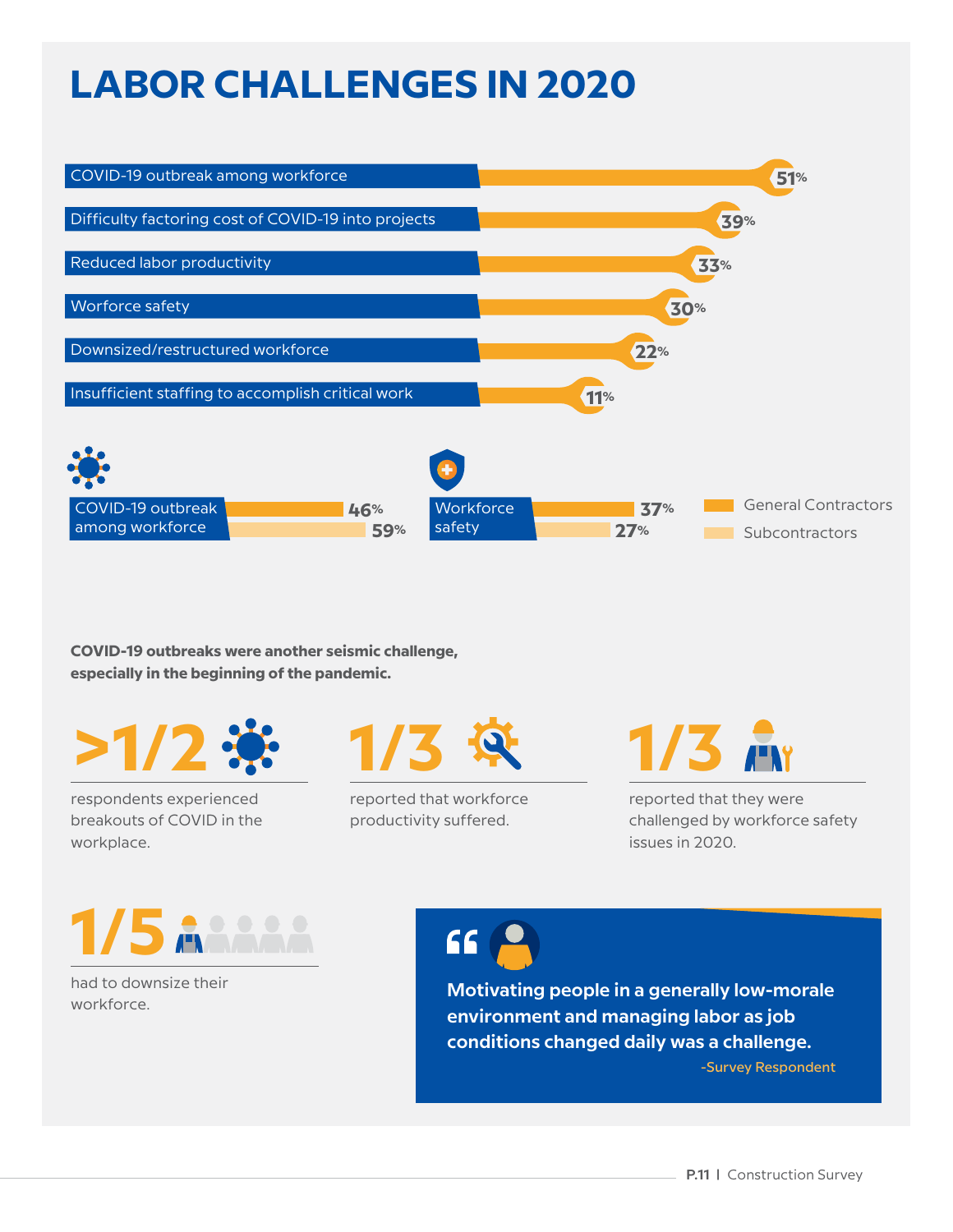### **IMPACT OF COVID ON CONFIDENCE TO PRICE PROJECTS**



**65%**

said that the pandemic impacted contractors' ability to price projects.



said that pricing the pandemic into projects was not an issue.

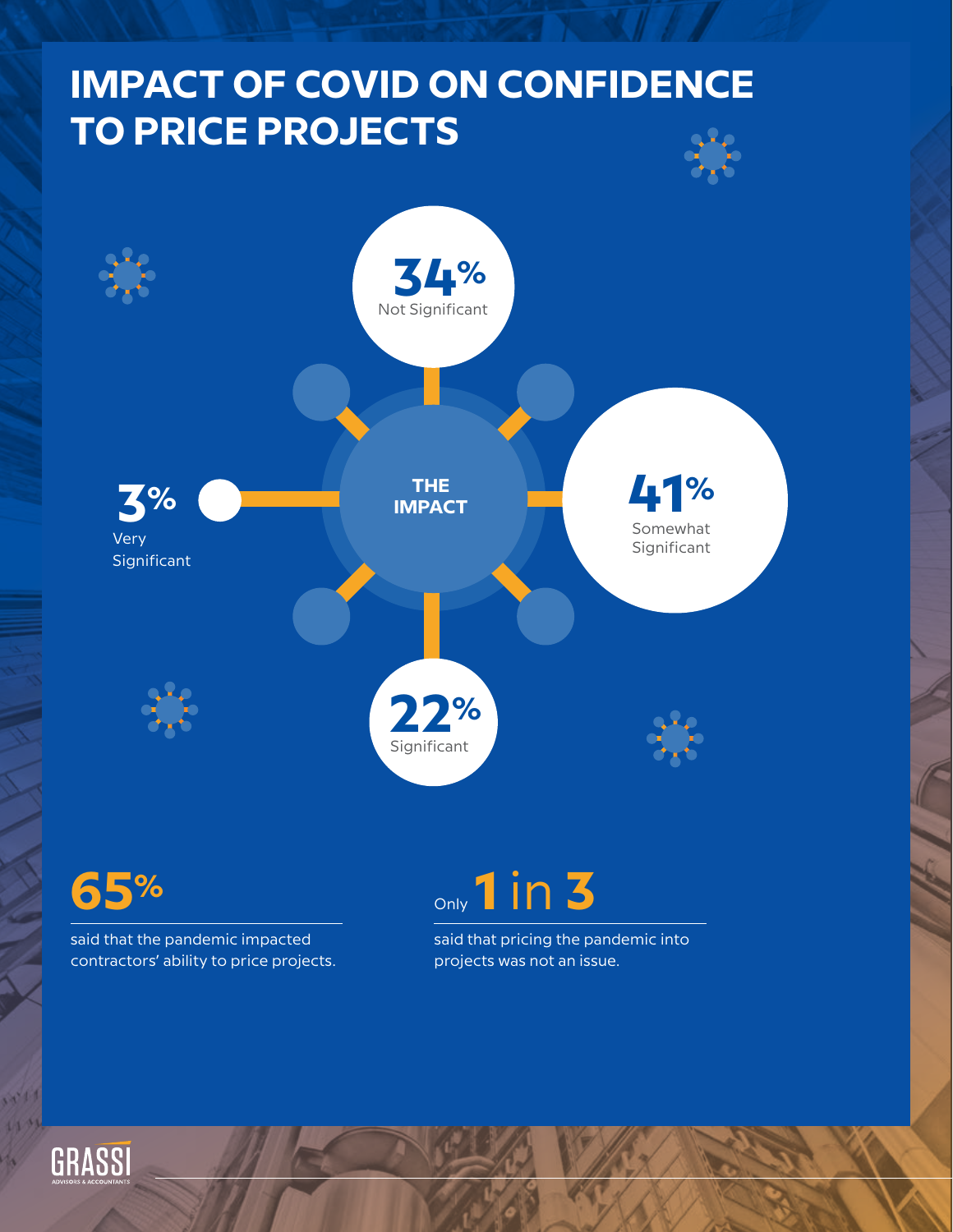### **OPERATIONAL MODIFICATIONS AS A RESULT OF COVID**

**(Beyond Regulatory Compliance)**

Contractors adapted to protect their workers and keep jobs running throughout the public heath crisis.



Implemented **daily health screening** (temperature, etc...)



Implemented **remote working** where possible





Implemented **on-site COVID-19 testing**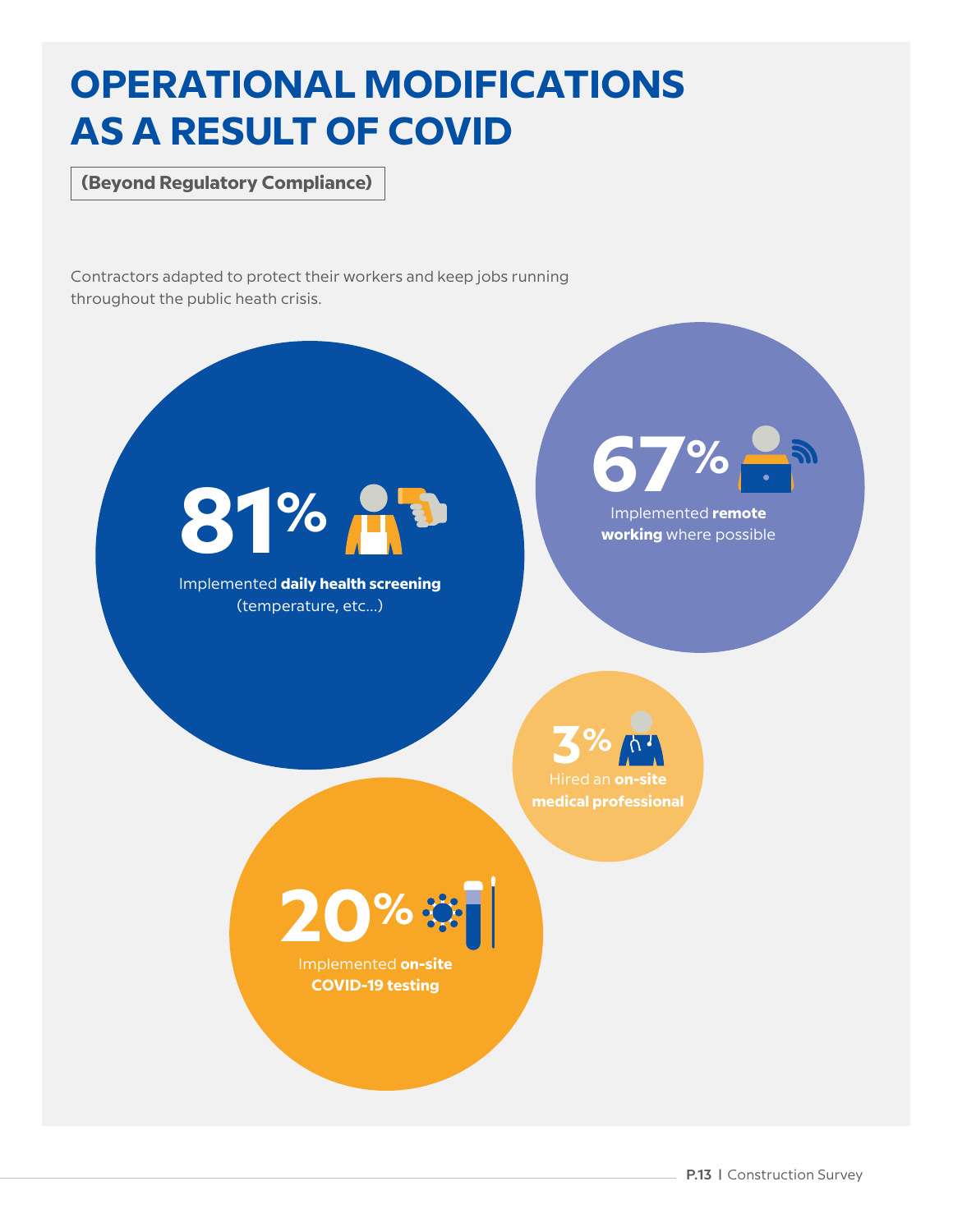## **SUCCESSES AND OPPORTUNITIES IN 2020**

Received a Paycheck Protection Program (PPP) loan or an Economic Injury Disaster Loan (EIDL) Improved work-from-home capabilities Better management of accounts receivable to protect cash flow Better management of unexpected events Increased workplace safety More innovative problem solving Applied for an employee retention tax credit More efficient steamlined organizational structure Better client relationships Raised workforce productivity Significant increase in demand for services Increased overall revenues Expanded sales Increased profits





**During 2020, construction companies pivoted and improved:** the pandemic was a catalyst for change and sparked an explosion of innovation.

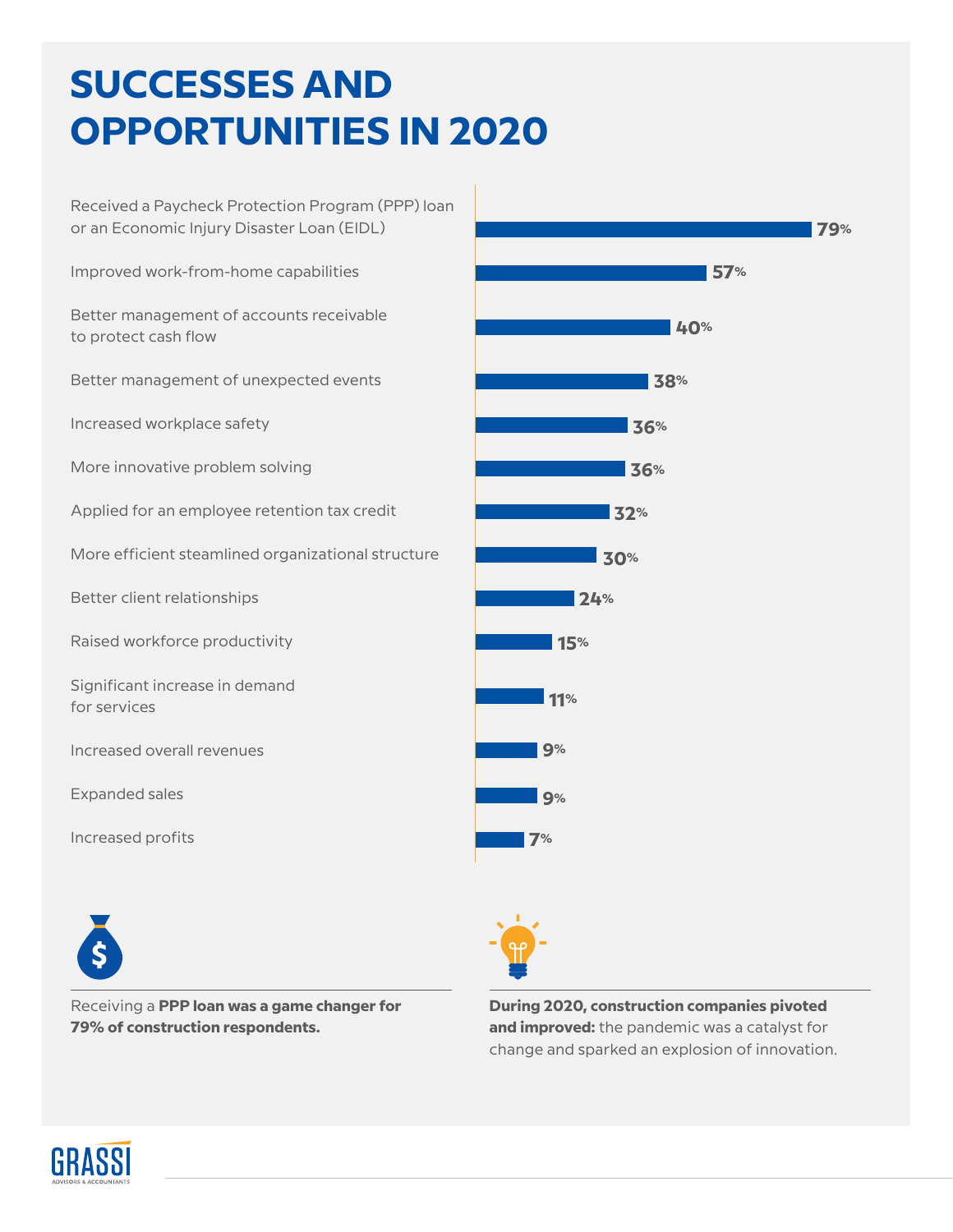### **SUCCESSES AND OPPORTUNITIES IN 2020** GENERAL CONTRACTORS AND **SUBCONTRACTORS**

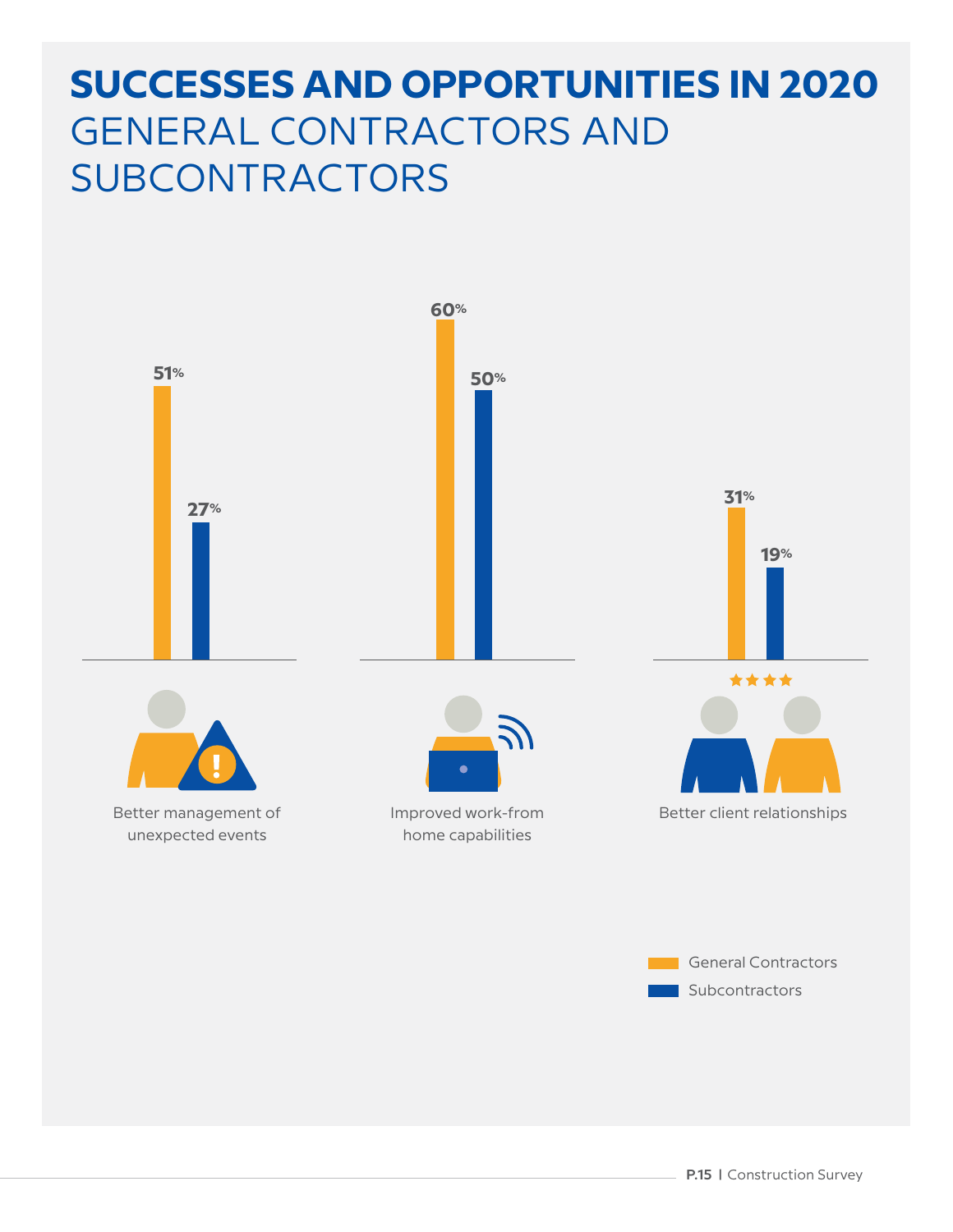### **ESTIMATED TIME FOR FULL RECOVERY OF INDUSTRY**















believe that a full recovery will occur by the end of the year.

think that recovery will not occur until 2022.



believe recovery will not occur until 2023 or later.

**SS (F** 

**Expecting 2022 to be a much better year for bid opportunities and awards.**

-Survey Respondent

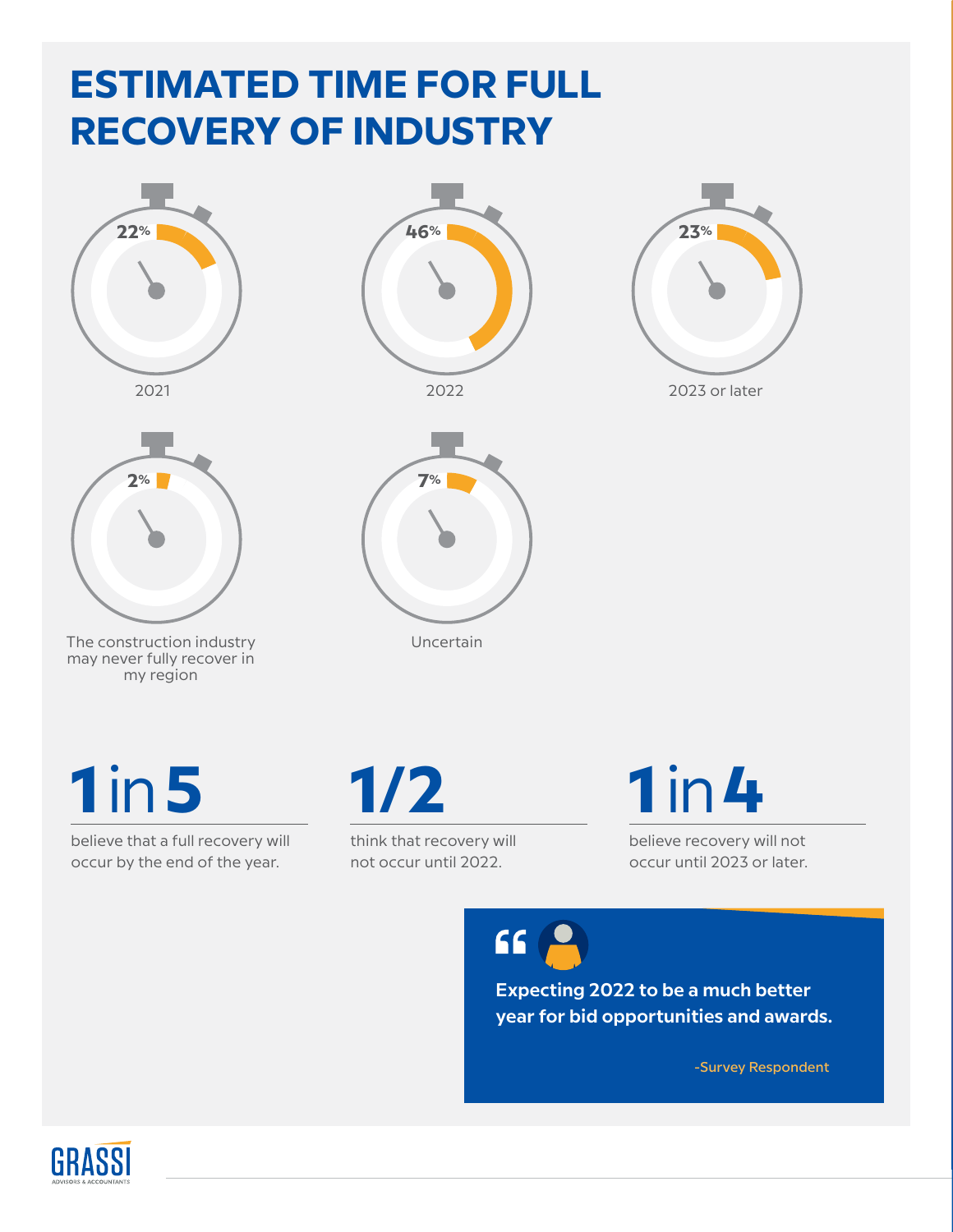### **LIKELIHOOD OF FEDERAL FUNDING FOR INFRASTRUCTURE,** NEXT 12 MONTHS

A comprehensive infrastructure spending plan will infuse much-needed dollars into the industry and boost recovery.

#### Federal Funding



The survey reflects opinions captured in April/May, 2021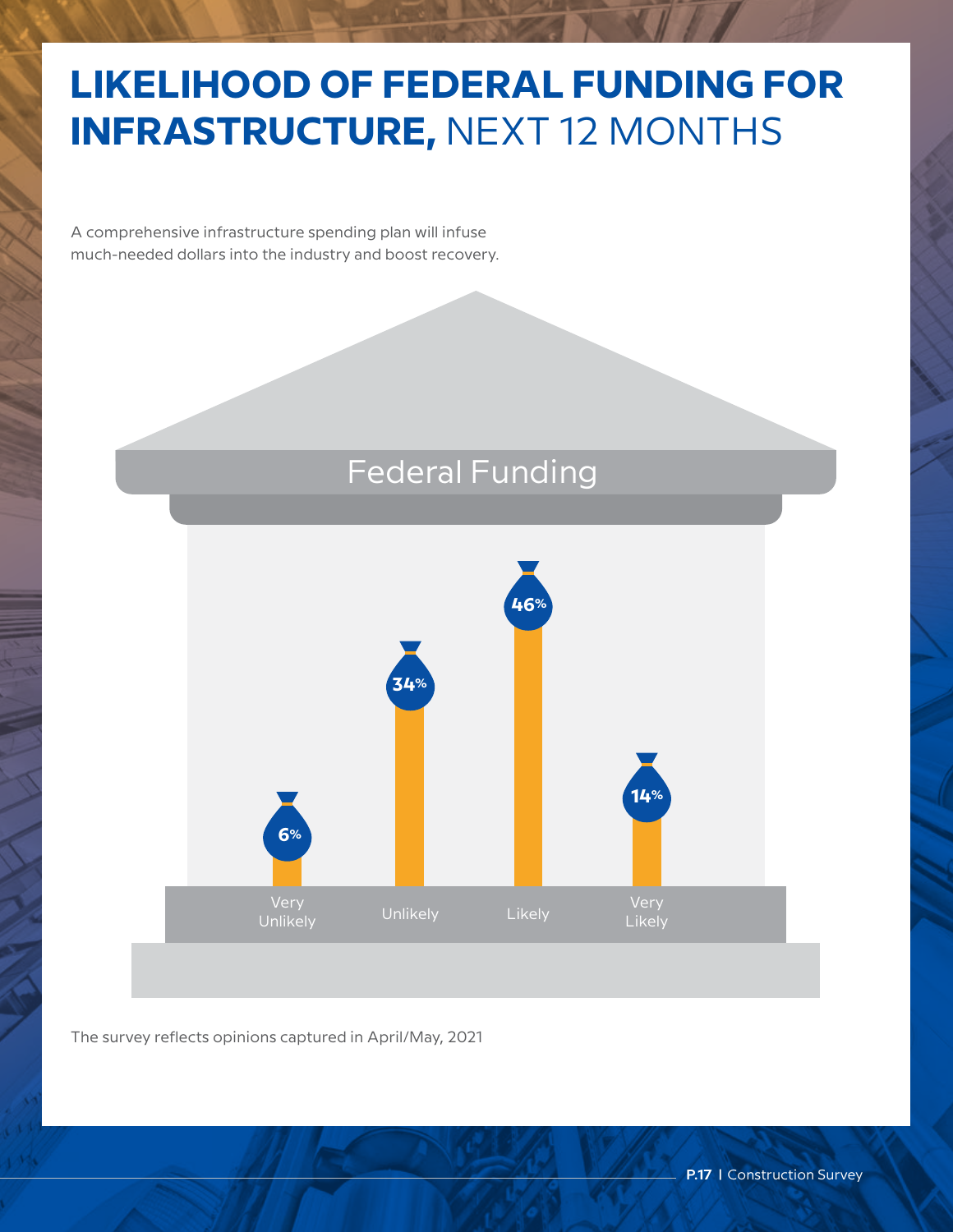### **MOST DIFFICULT JOB CATEGORIES TO FILL**

The construction industry continues to face a labor shortage.



#### **Other Jobs That Were Difficult to Fill:**

- CAD drafters
- Office personnel
- Operations superintendents
- Truck drivers

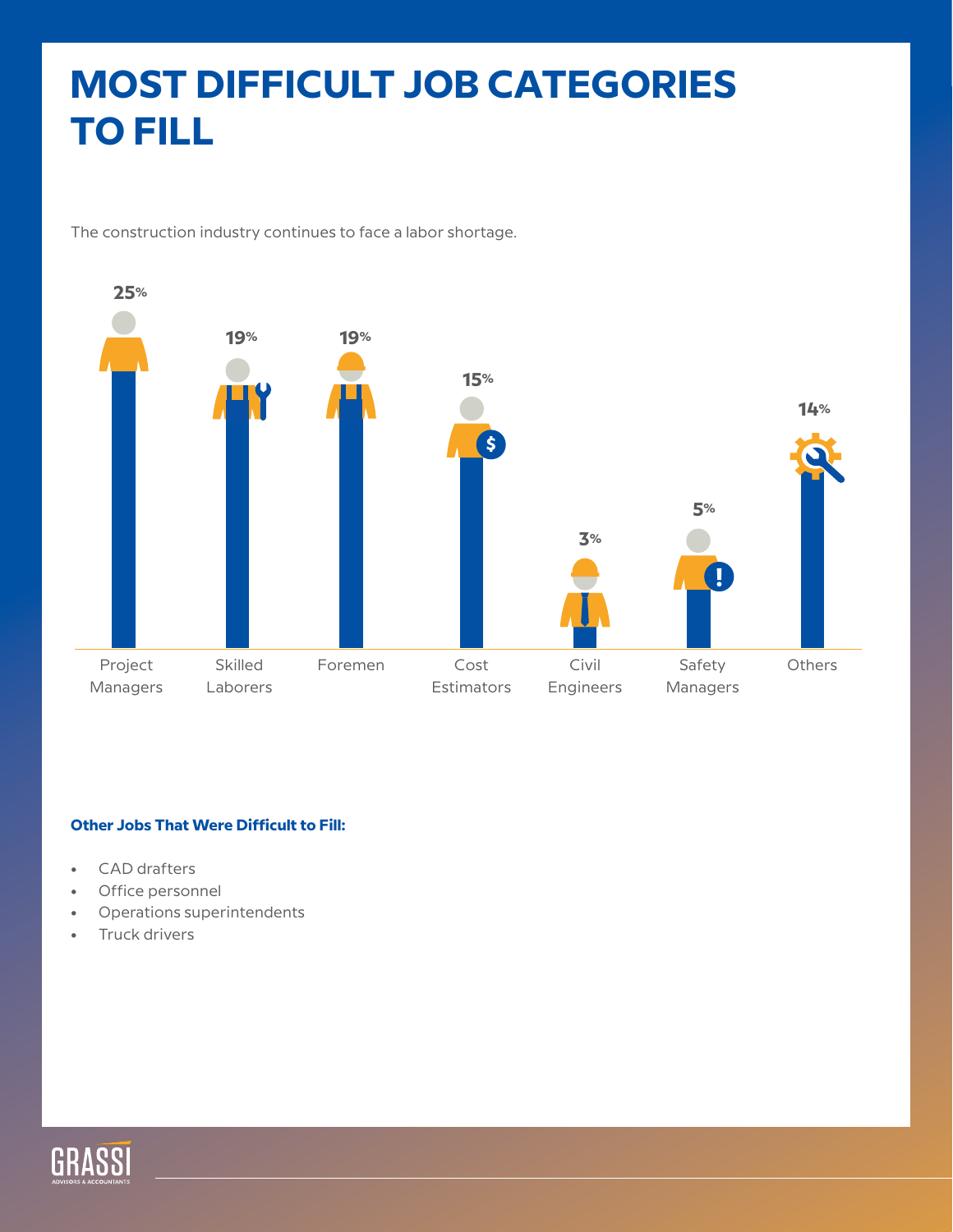### **IMPACT OF DIVERSITY-RELATED ISSUES,** LAST 18 MONTHS

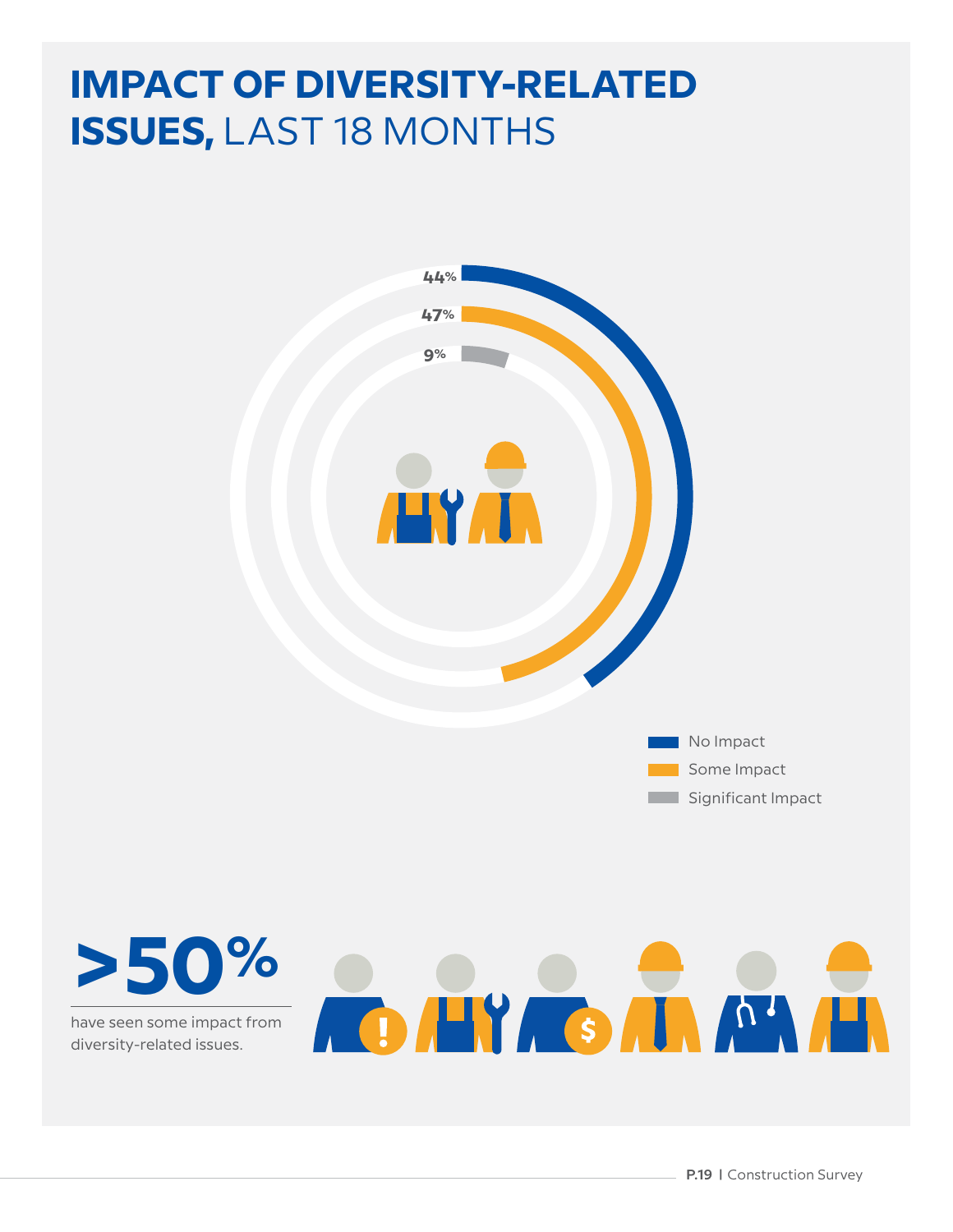## **JOB-SITE TECHNOLOGY**

Technology was essential in keeping job sites open and projects running during the pandemic.

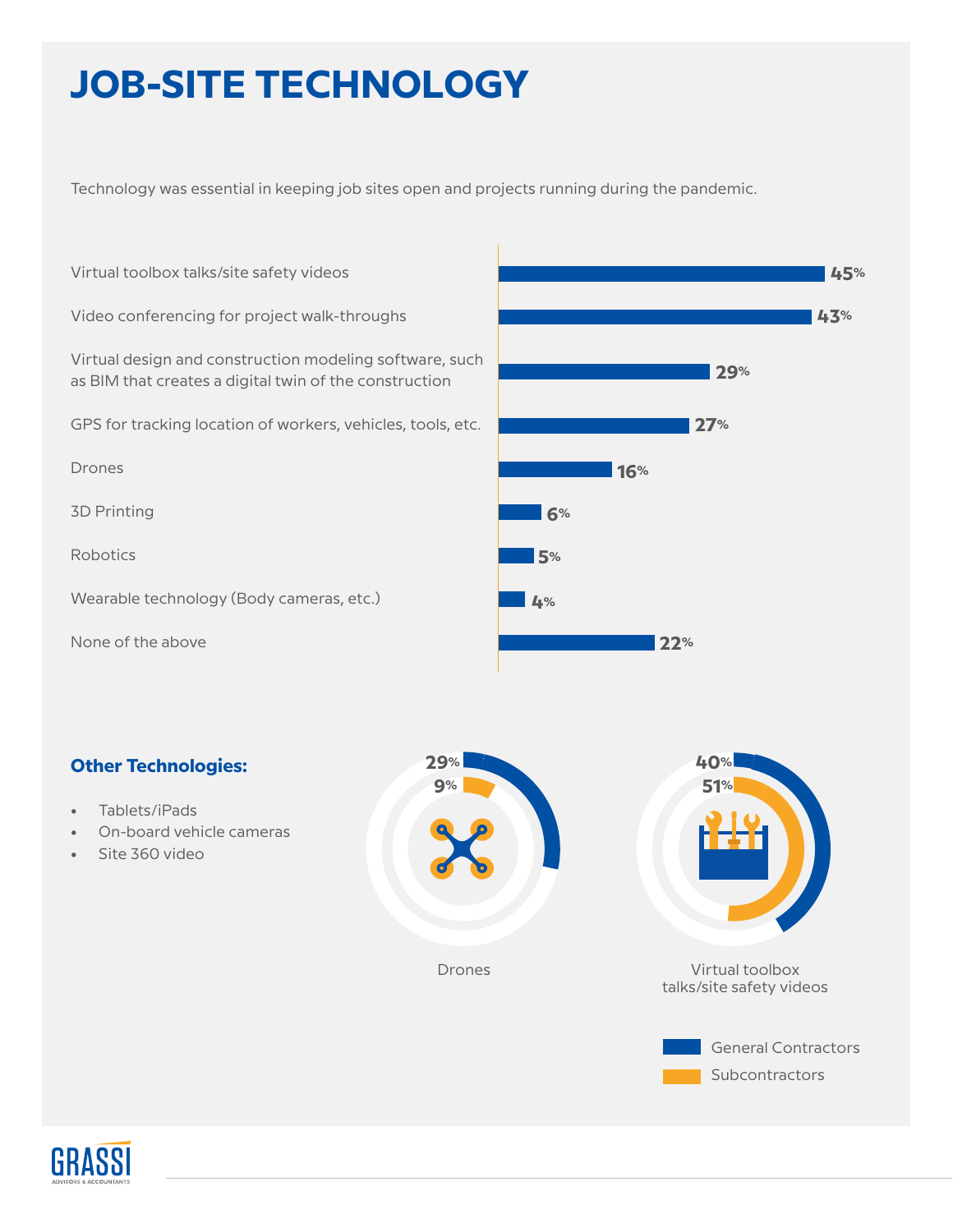### **WHO HANDLES PAYROLL**

Payroll is fairly evenly split between in-house and third-party providers, with more General Contractors than Subcontractors using external providers.



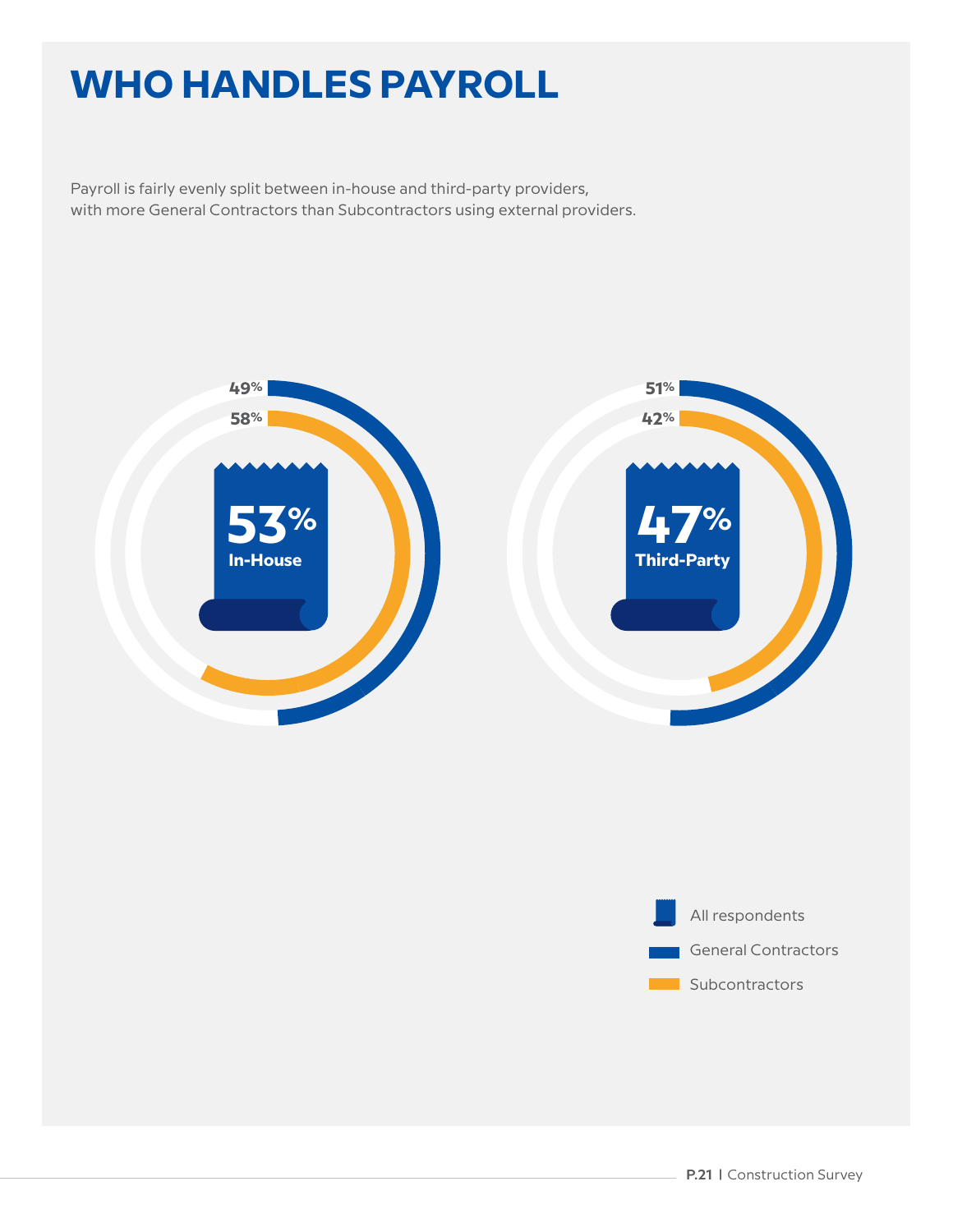### **THIRD-PARTY PAYROLL PROVIDERS BY NUMBER OF RESPONDENTS**











| <b>2</b> Ceridian  |
|--------------------|
| <b>2 Extensis</b>  |
| <b>2 Paylocity</b> |
| 2 Insperity        |
| 1 PEO              |
| <b>1</b> Paycom    |
| <b>1</b> Premier   |
|                    |

**GRASSI**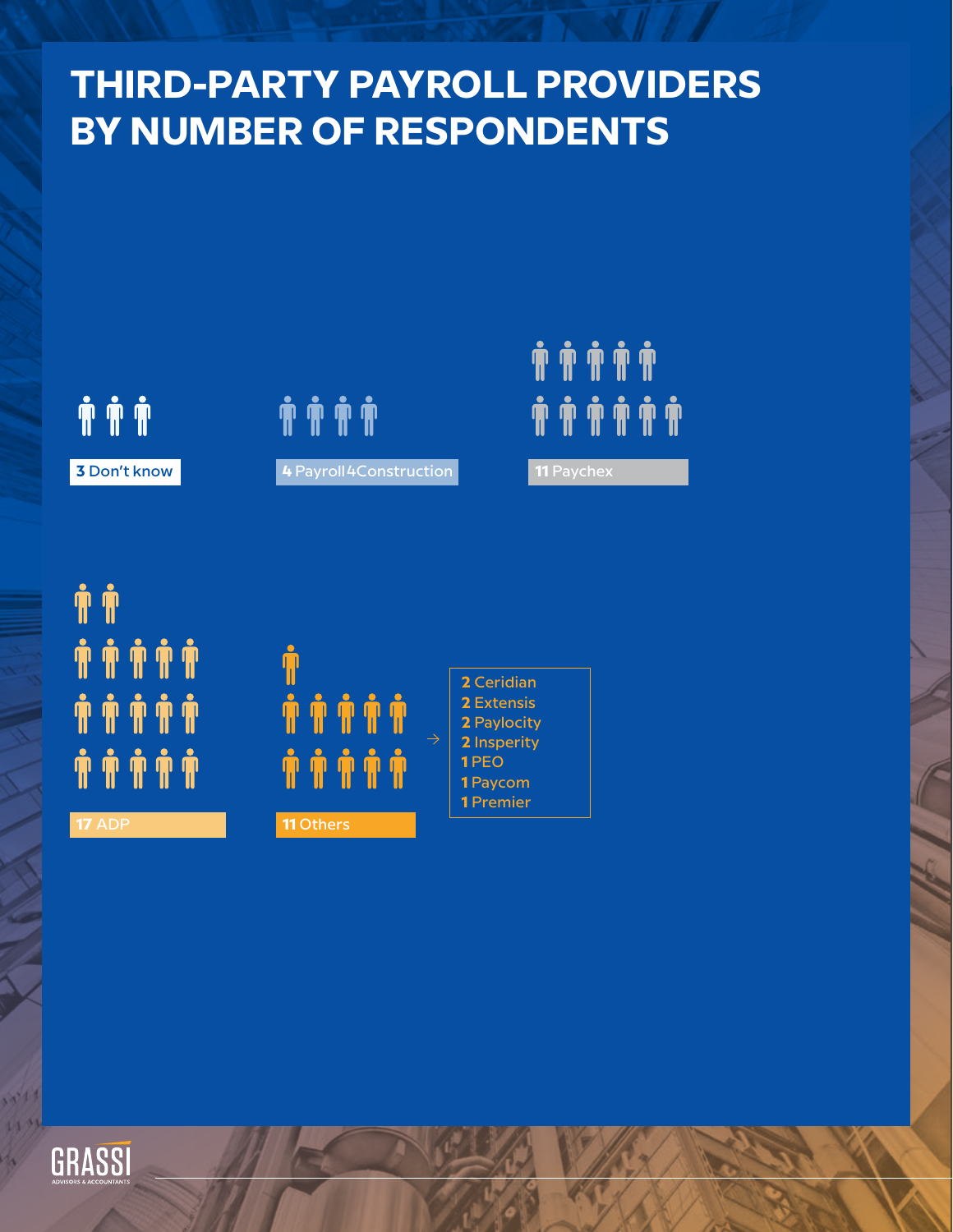### **PAYROLL PROVIDER SATISFACTION, CHALLENGES**

Overall, those using third-party providers are mostly satisfied. However, 22% indicated that they are unsatisfied or very unsatisfied.



#### **Respondent Comments: Challenges**

| Setting up<br>the process     | Poor implementation<br>and lack of training by<br>the third-party provider<br>on the new system | Coding<br>differences for<br>FFCRA, PPP,<br>ERC, and ARPA   |  | Custom reports. For<br>example, we couldn't<br>generate a report to<br>analyze PPP wages |                  |  |                                 |
|-------------------------------|-------------------------------------------------------------------------------------------------|-------------------------------------------------------------|--|------------------------------------------------------------------------------------------|------------------|--|---------------------------------|
| Tracking and<br>allocating    |                                                                                                 |                                                             |  |                                                                                          |                  |  |                                 |
| costs coming<br>in from field | Project<br>accounting                                                                           | Processing<br>checks                                        |  | Sick and Safe<br>Act tracking                                                            |                  |  | Staying<br>current with<br>laws |
|                               | Time<br>keeping and<br><b>HRIS tracking</b>                                                     | Reporting when new<br>employees benefits<br>are implemented |  |                                                                                          | Union<br>payroll |  |                                 |
|                               |                                                                                                 |                                                             |  |                                                                                          |                  |  |                                 |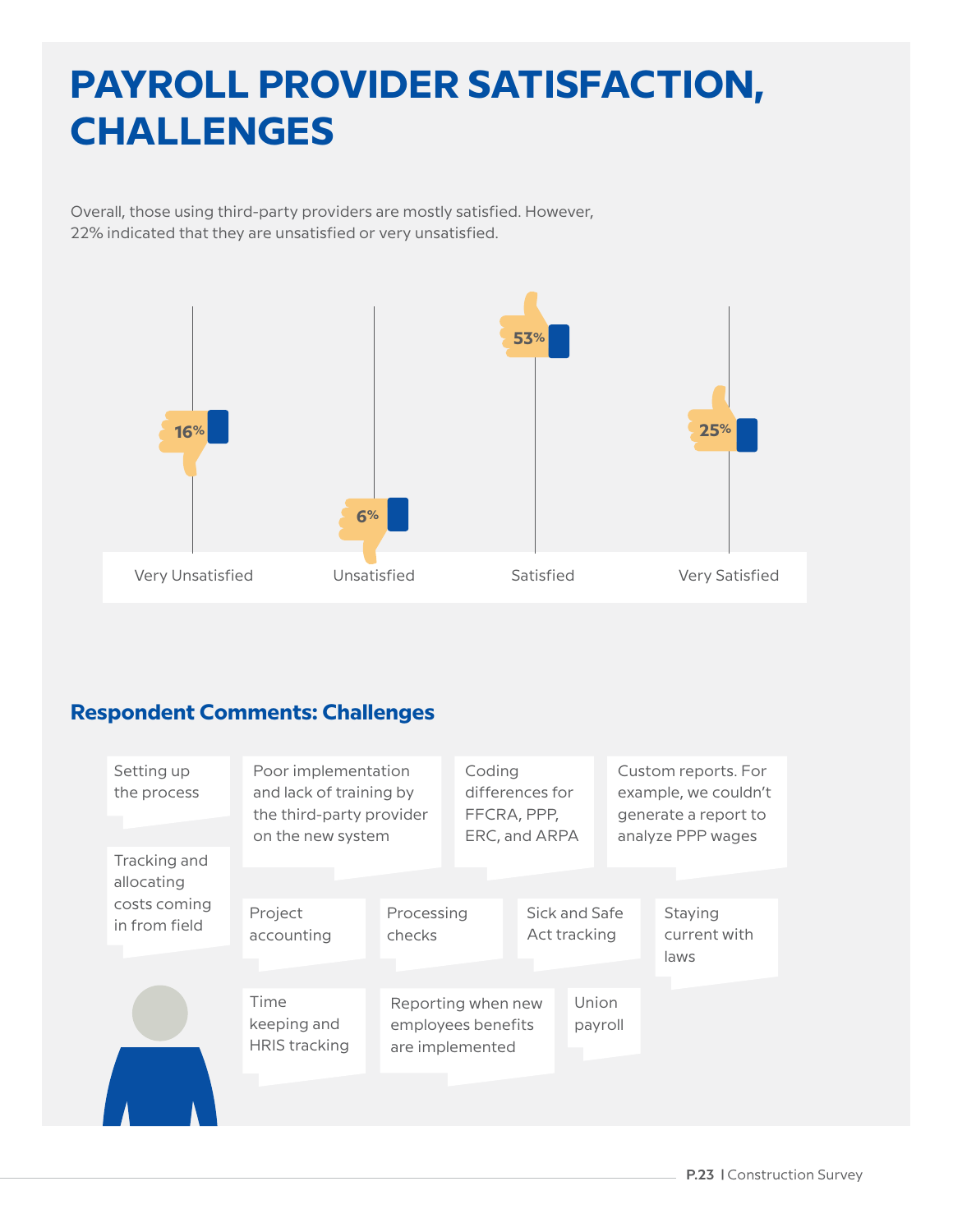### **EXPECTED DEVELOPMENTS IN THE CONSTRUCTION INDUSTRY IN THE REGION,** NEXT 12 MONTHS

In addition to expecting increased costs to comply with regulations, the high number of bidders competing for jobs is a significant industry problem.

Increased costs to comply with health and sanitation regulations

Increased number of bidders competing for public projects

Increased emphasis on escalation clauses in contracts to cover unforeseen cost increases

An increase in public/private partnership (P3), joint ventures, and other alternative development scenarios

Greater challenges financing large projects

Increased investment in emerging technologies

Supply chain diversification

GRASSI

More General Contractors developing their own in-house services previously done by Subcontractors, for e.g. Mechanical, Electrical and Plumbing (MEP)



#### **Respondent Comments: Other**

| Proper pricing of<br>Commodity availability and volatile<br>risks associated with<br>pricing will make costing projects<br>and scheduling more difficult<br>design-build projects | Lack of<br>work | Escalation of<br>insurance costs |  | More Non-Union<br>subcontractors |  |
|-----------------------------------------------------------------------------------------------------------------------------------------------------------------------------------|-----------------|----------------------------------|--|----------------------------------|--|
|                                                                                                                                                                                   |                 |                                  |  |                                  |  |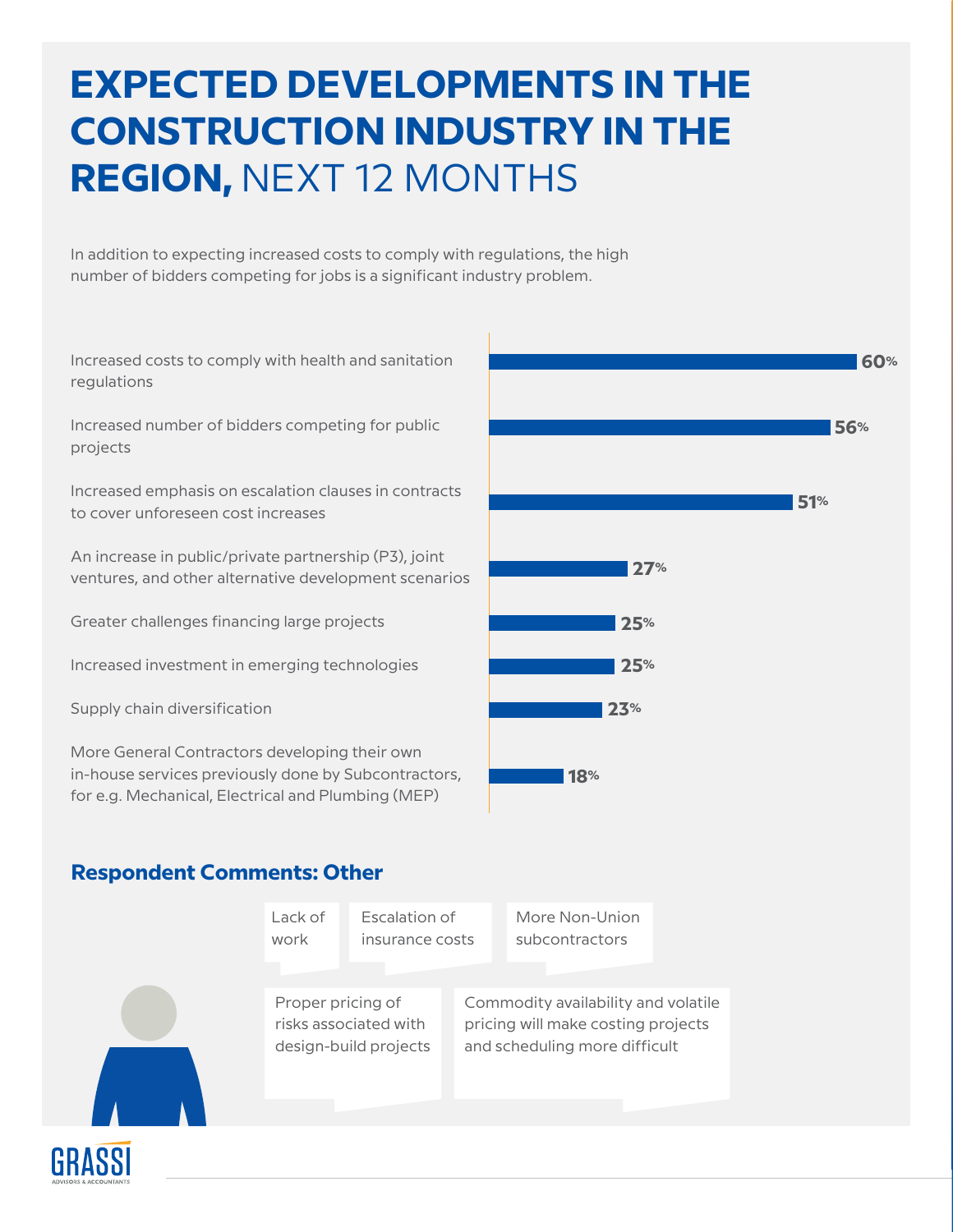### **PREDICTIONS FOR 2021 AND BEYOND**

The outlook for revenues in 2021 appears to be brighter for General Contractors than for Subcontractors. While 40% of General Contractors predict revenues will increase in 2021, nearly as many Subcontractors (39%) believe revenues will decline this year.

The majority of respondents anticipate a full recovery of the construction industry sooner rather than later, with 22% predicting 2021 and 46% expecting full recovery in 2022. Optimism is seen in their predictions for federal funding, with 61% expecting the infrastructure plan to infuse much-needed dollars into the sector within the next 12 months.

**Respondents were realistic that challenges will remain over the next 12 months as well, including:**







Increased costs to comply with health and sanitation regulations.

Increased number of bidders competing for public projects.



Greater challenges financing large projects.

**Fortunately, they predict just as many opportunities over the next 12 months to mitigate risk and improve efficiencies, such as:**

**51%**

Increased emphasis on escalation clauses in contracts to cover unforeseen cost increases.



Supply chain diversification.



Increased public/private partnerships (P3), joint ventures and other alternative development scenarios.



Increased investment in emerging technologies.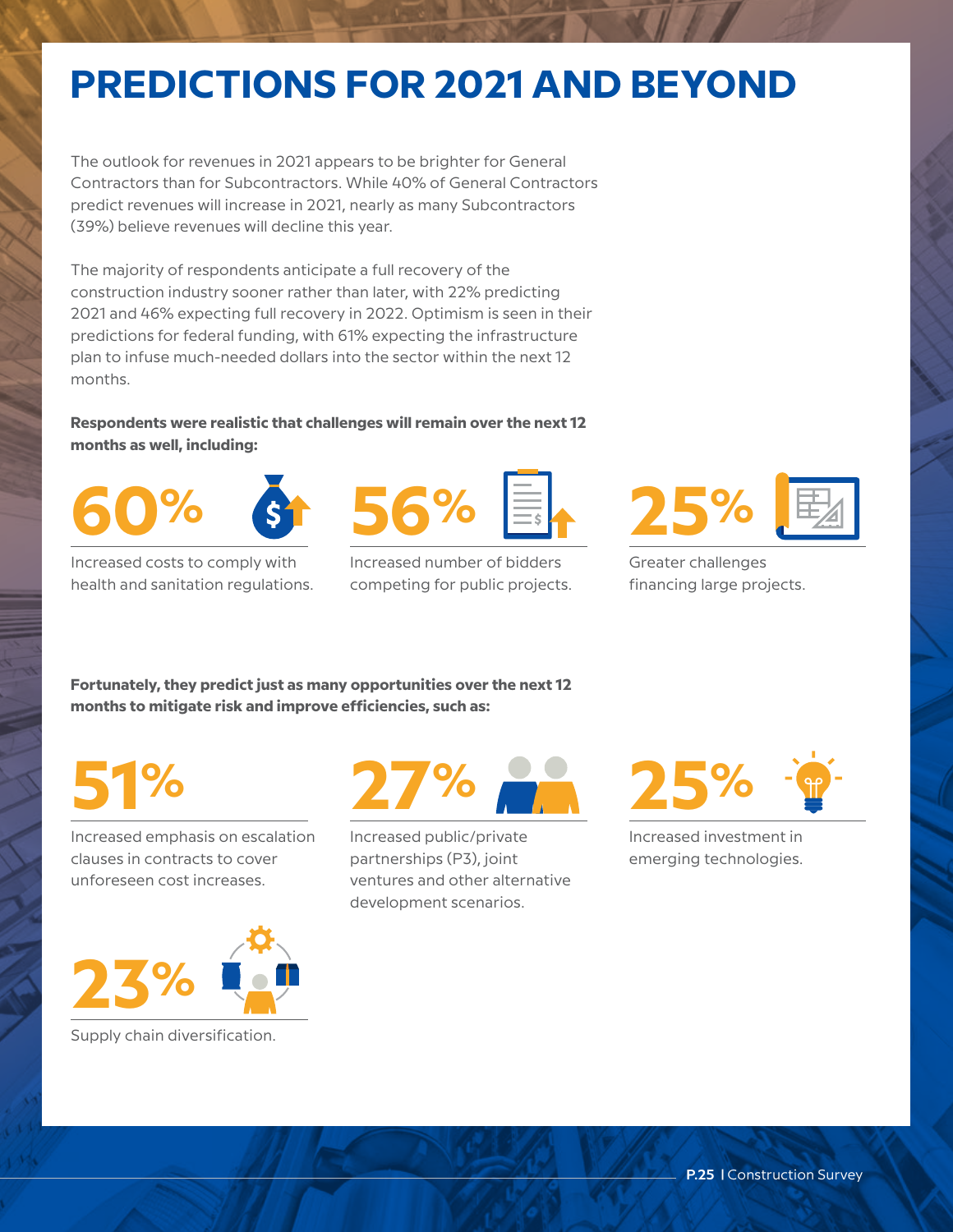### **ACKNOWLEDGEMENTS**

This year's survey of contractors and industry leaders focused on the most significant issues and trends in 2020, as identified by Grassi's Construction Professionals and other leading industry experts.

#### **Advisory Panel**

We want to express our appreciation to Grassi's Construction Advisory Panel members for sharing their insights and participating in the survey development process:

#### **Louis Coletti**

President & CEO Building Trades Employers Association

**Steven Goldstein** CFO StructureTech New York Inc.

**Marc Herbst** Executive Director Long Island Contractors' Association

**Hank Kita** Executive Director Subcontractors Trade Association

**Ross Levine** Principal The L&L Companies

**Anthony Mann** President E-J Electric Installation Co. **Charles Murphy**

Senior Vice President Turner Construction Company

#### **Carlo Scissura**

President & CEO New York Building Congress

#### **Elizabeth Velez**

President Velez Organization

#### **Survey Sponsors**

In addition, we want to express our thanks to the following industry associations for their sponsorship support:









The survey was prepared and conducted by **SU** Research Services, rithafellerman@rfresearchservices.com

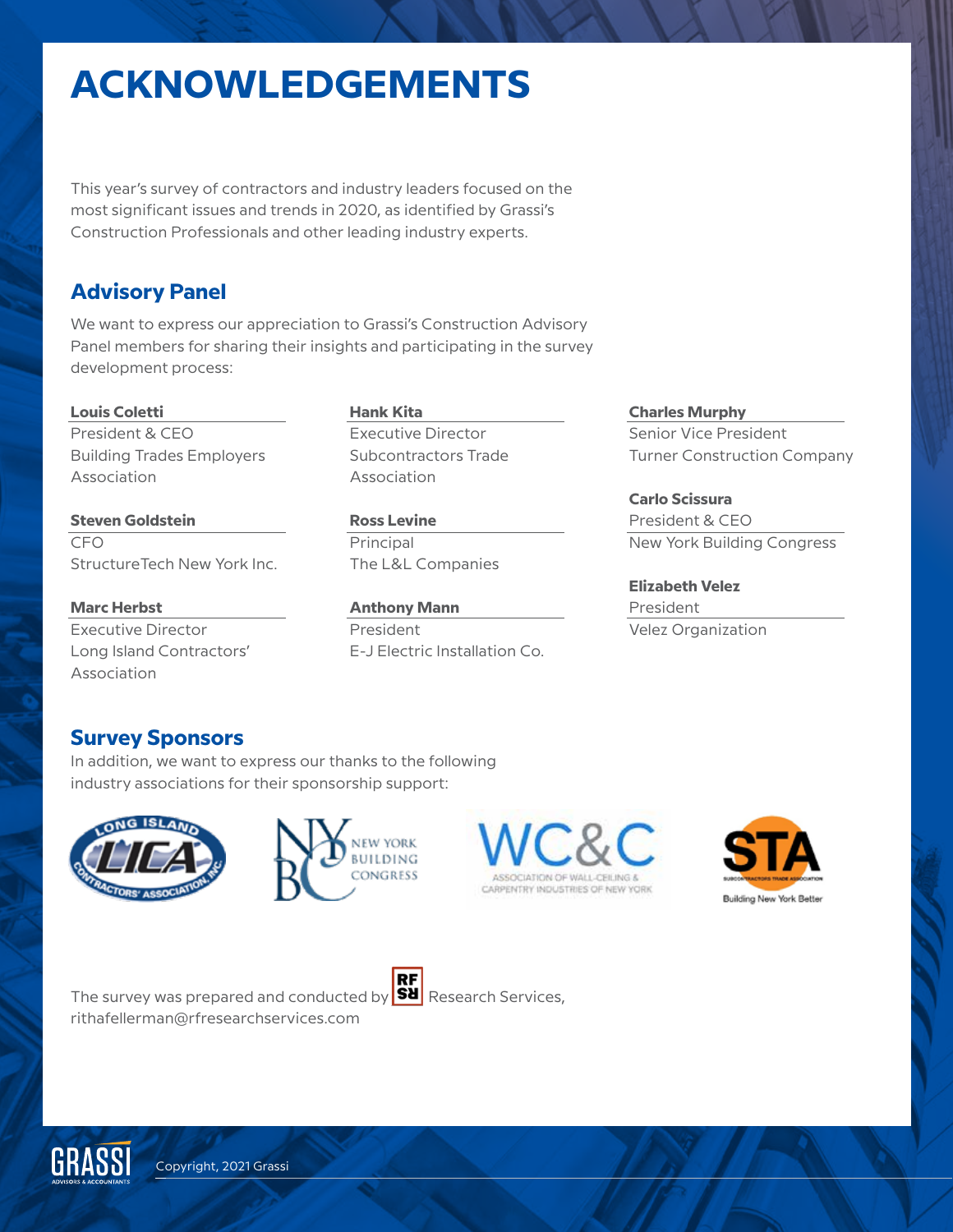#### **ABOUT GRASSI**



**largest accounting firm in the nation as ranked by** *Accounting Today*

**largest construction accounting firm in the U.S. as ranked by**  *Construction Executive*

As the 64th largest accounting firm in the nation, Grassi Advisors & Accountants is a leading provider of advisory, tax and accounting services to businesses and individuals. Grassi's Construction practice, ranked the 11th largest in the U.S. by *Construction Executive,*  **provides industry-specific consulting, audit, tax, and technology services to contractors, subcontractors, architects and engineers.** 

The firm also **serves other key market sectors, including real estate, healthcare, manufacturing and distribution, financial services, not-for-profit, the cannabis industry, and more.**

With offices in **New York, Jericho, Ronkonkoma and White Plains, NY; Park Ridge, NJ; Needham, MA; and Palm Beach, FL, the firm has the depth of knowledge and experience to work effectively alongside clients across the New York metropolitan area and throughout the United States,** as well as internationally through its membership in Moore Global.

Visit grassicpas.com/construction for more information or contact:

**Carl Oliveri, CPA, CCIFP, CFE, MBA** Partner, Construction Practice Leader 212.223.5047